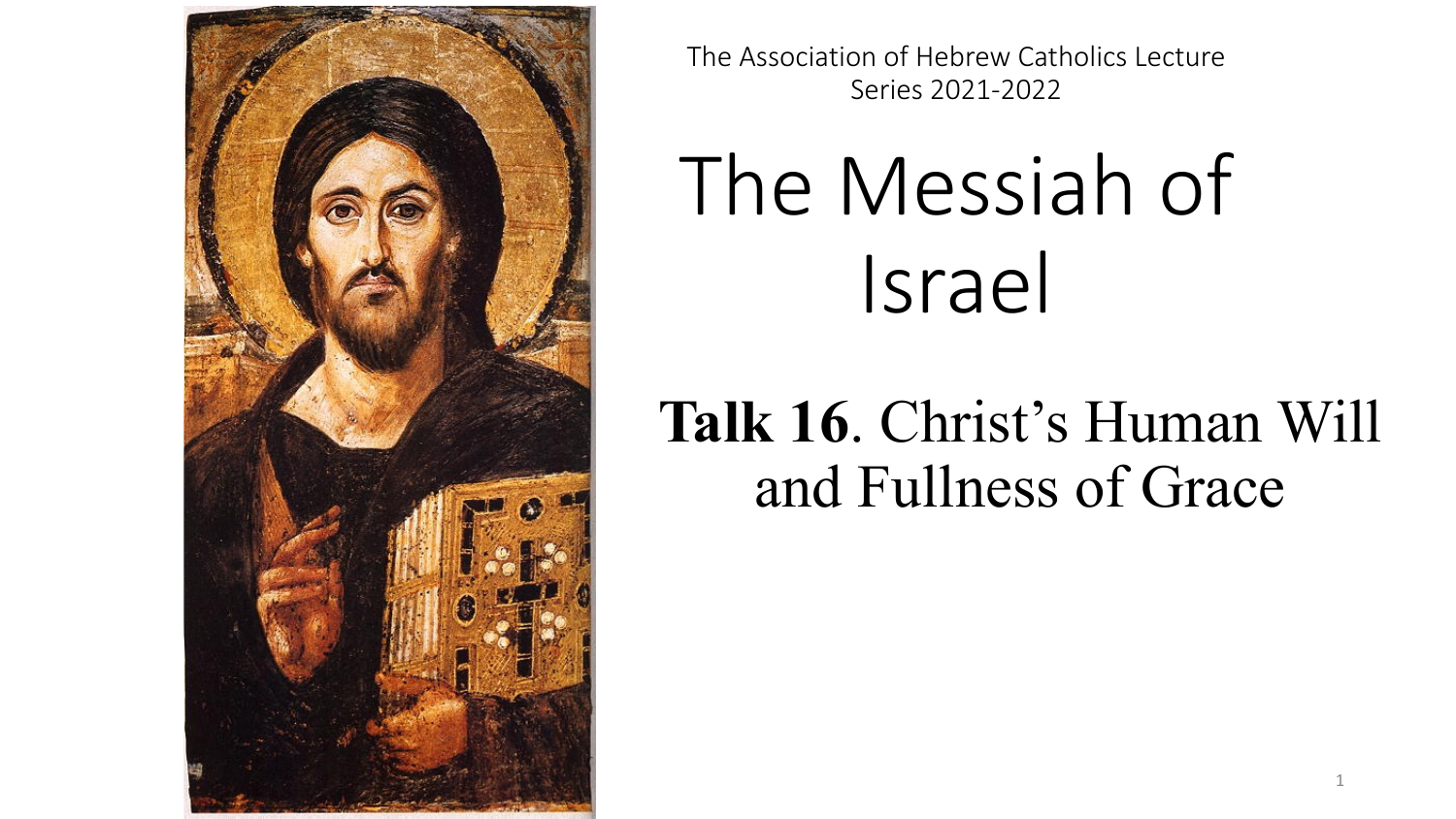- The **divine and human operations in Christ** are infinitely distinct but operate together in the unity of one Person.
- Christ's **human nature, intellect, and will** need to be supremely elevated to make this intimate communion possible.
- A maximum degree of sanctifying grace perfects His **human nature.**
- The vision of God perfects His **human intellect** to supremely allow it to participate in the divine knowledge.
- His will is perfected by supreme charity and the gifts of the Holy Spirit, which impart to His **will** docility to divine inspirations.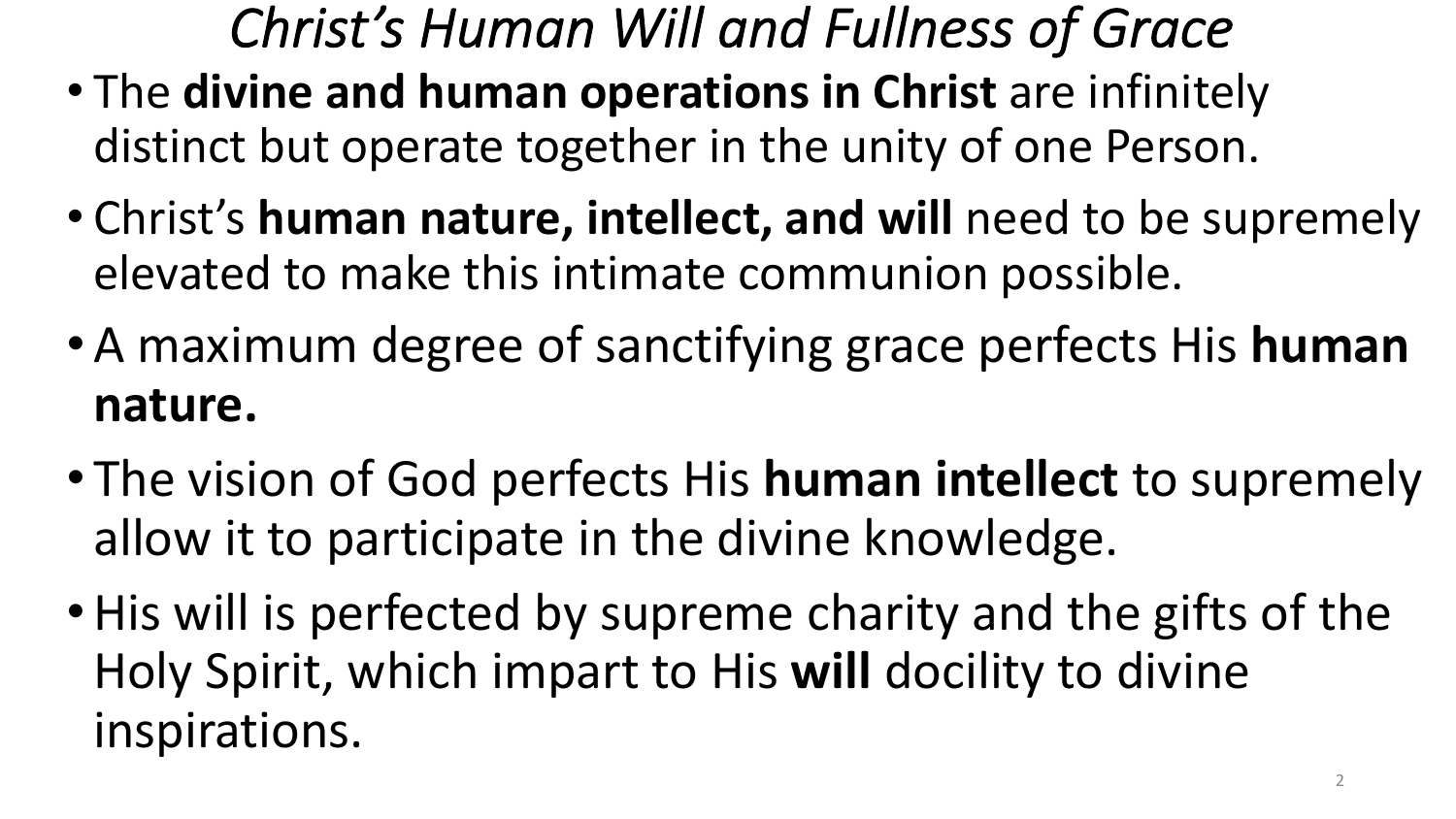- Christ in His **divine nature** is the source of grace. In His **human nature** Christ needed to receive grace so as to be the perfect Mediator and to be the source of all grace for all people.
- •In His **divine nature** the Son of God with the Father breathes forth the Holy Spirit. In His human nature Christ is supremely anointed by the Holy Spirit through His grace and gifts.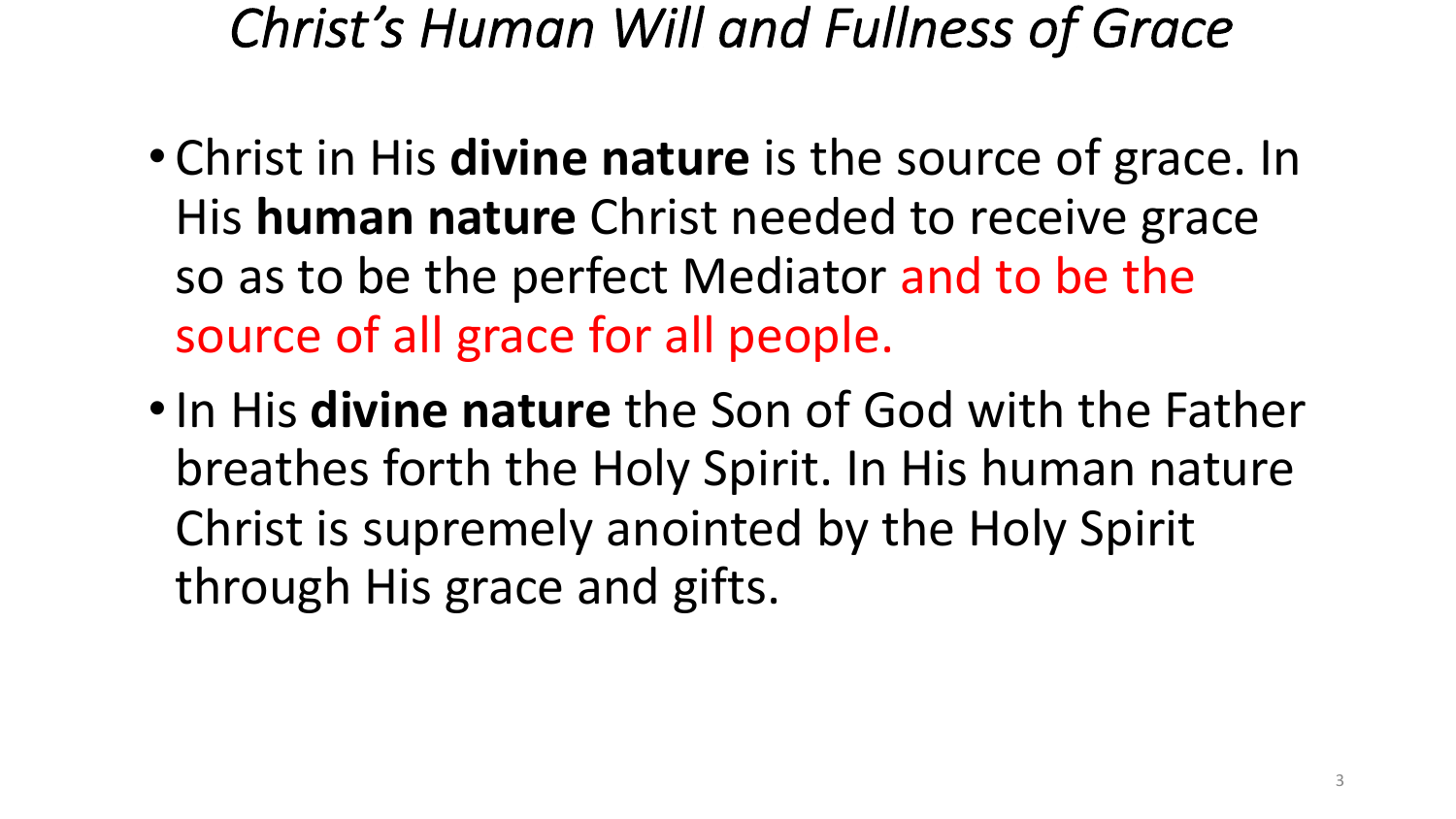- There are two kinds of grace in Christ: *the hypostatic union*, and *sanctifying grace*.
- The **hypostatic union** is the gratuitous gift by which Christ's human nature is assumed by the Person of the Son. This grace is infinite, unique, and never to be revoked.
- •**John 1:14** refers to the hypostatic union and to sanctifying grace and the gifts of the Holy Spirit**:** "the Word became flesh and dwelt among us, *full of grace* and truth."
- The highest form of sanctification does not dispense from the lower forms but presupposes and perfects them.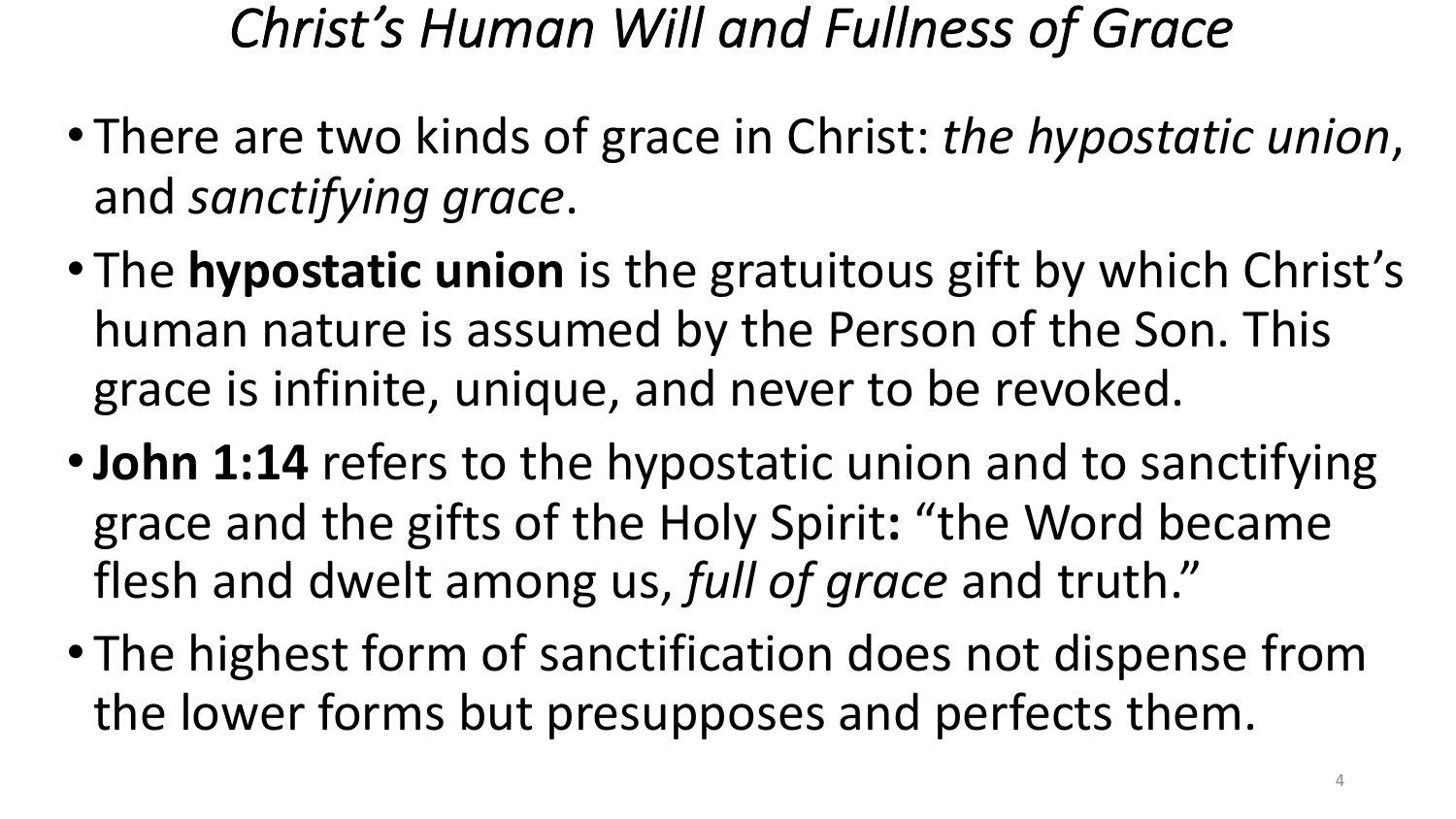*Christ's Human Will and Fullness of Grace* **St. Thomas** says that Christ's soul was enriched by sanctifying grace for three reasons:

"First, on account of the union of His soul with the Word of God. For the nearer any recipient is to an inflowing cause, the more does it partake of its influence. . . . And hence it was most fitting that His soul should receive the influx of Divine grace. Secondly, on account of the dignity of this soul, whose operations were to attain so closely to God by knowledge and love, to which it is necessary for human nature to be raised by grace. Thirdly, on account of the relation of Christ to the human race. For Christ, as man, is the 'Mediator of God and men,' as is written, 1 Timothy 2:5; and hence it was fitting for Him to have grace which would overflow upon others, according to John 1:16: 'And of His fullness we have all received, and grace for  $\mathsf{grace.'''}$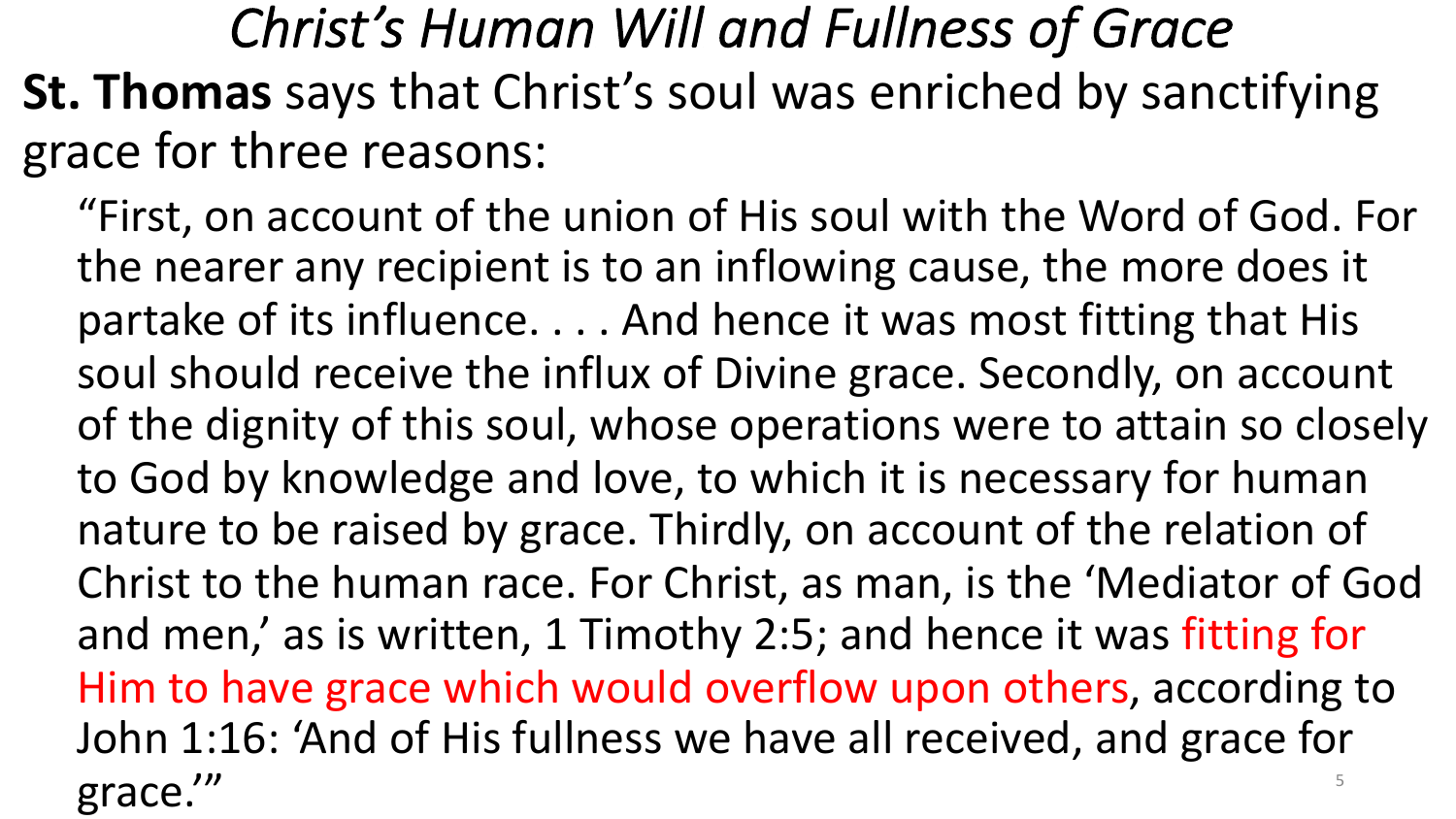- Christ needed the perfection of sanctifying grace because of 1) the union of Christ's soul with the Word, 2) the dignity of Christ's human soul, and 3) Christ's headship over the human race.
- The sanctifying grace in Christ's soul could not increase but had an absolute fullness from the moment of the Incarnation, flowing from the grace of the hypostatic union, which likewise was perfect and immutable.
- Christ possessed sanctifying grace as a font from which all human beings would participate, according to John 1:16–17: "And from his fullness have we all received, grace upon grace. For the law was given through Moses; grace and truth came through Jesus Christ."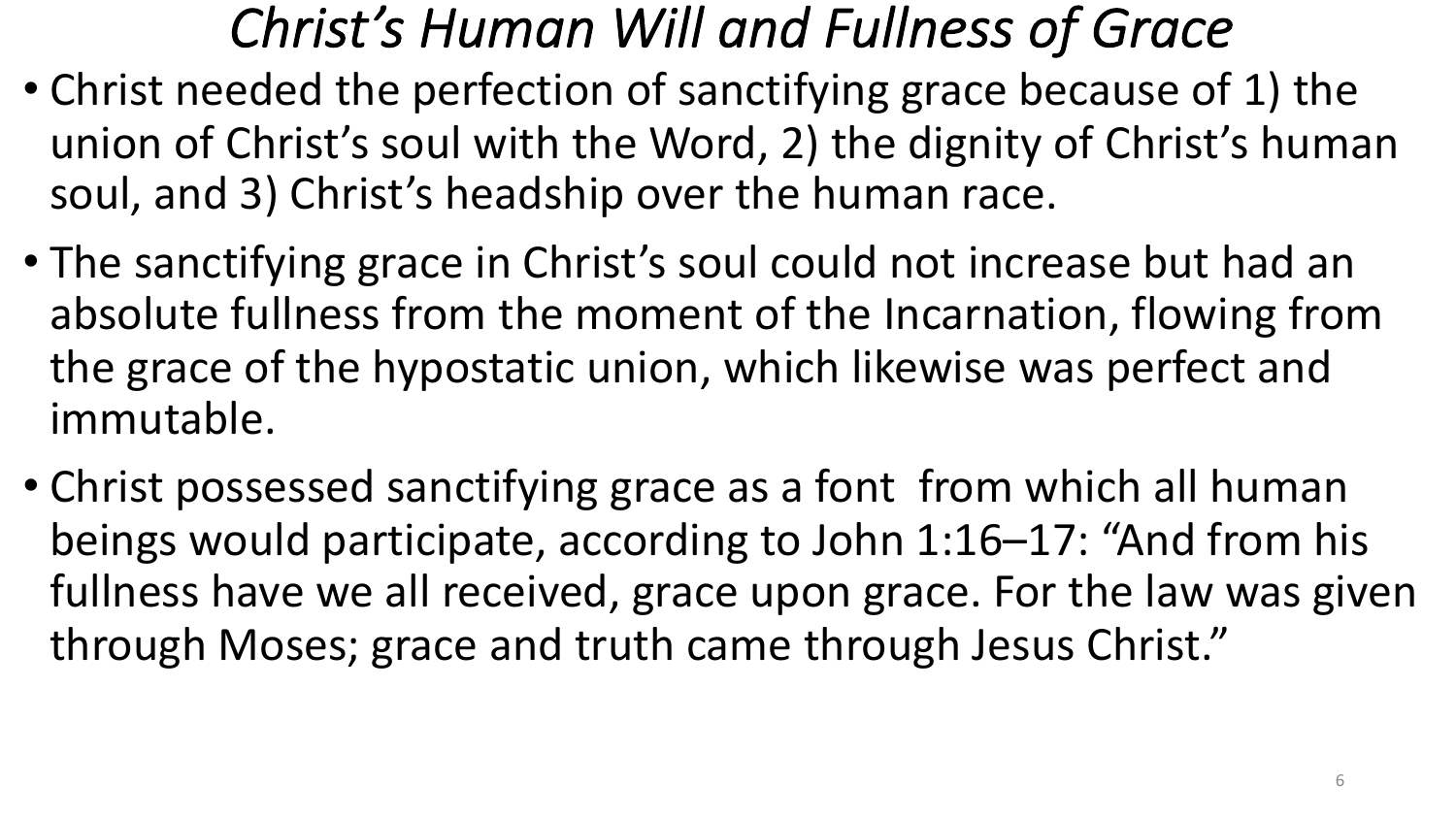• Christ's sanctifying grace was increasingly manifested as Christ matured and accomplished His public ministry. **Luke 2:52**: "And Jesus increased in wisdom and in stature, and in favor with God and man."

#### • **St. Thomas**:

"Anyone may increase in wisdom and grace in two ways. First inasmuch as the habits themselves of wisdom and grace are increased; and in this way Christ did not increase. Secondly, as regards the effects, i.e. inasmuch as they do wiser and greater works; and in this way Christ increased in wisdom and grace even as in age, since in the course of time He did more perfect works, to prove Himself true man, both in the things of God, and in the things of man."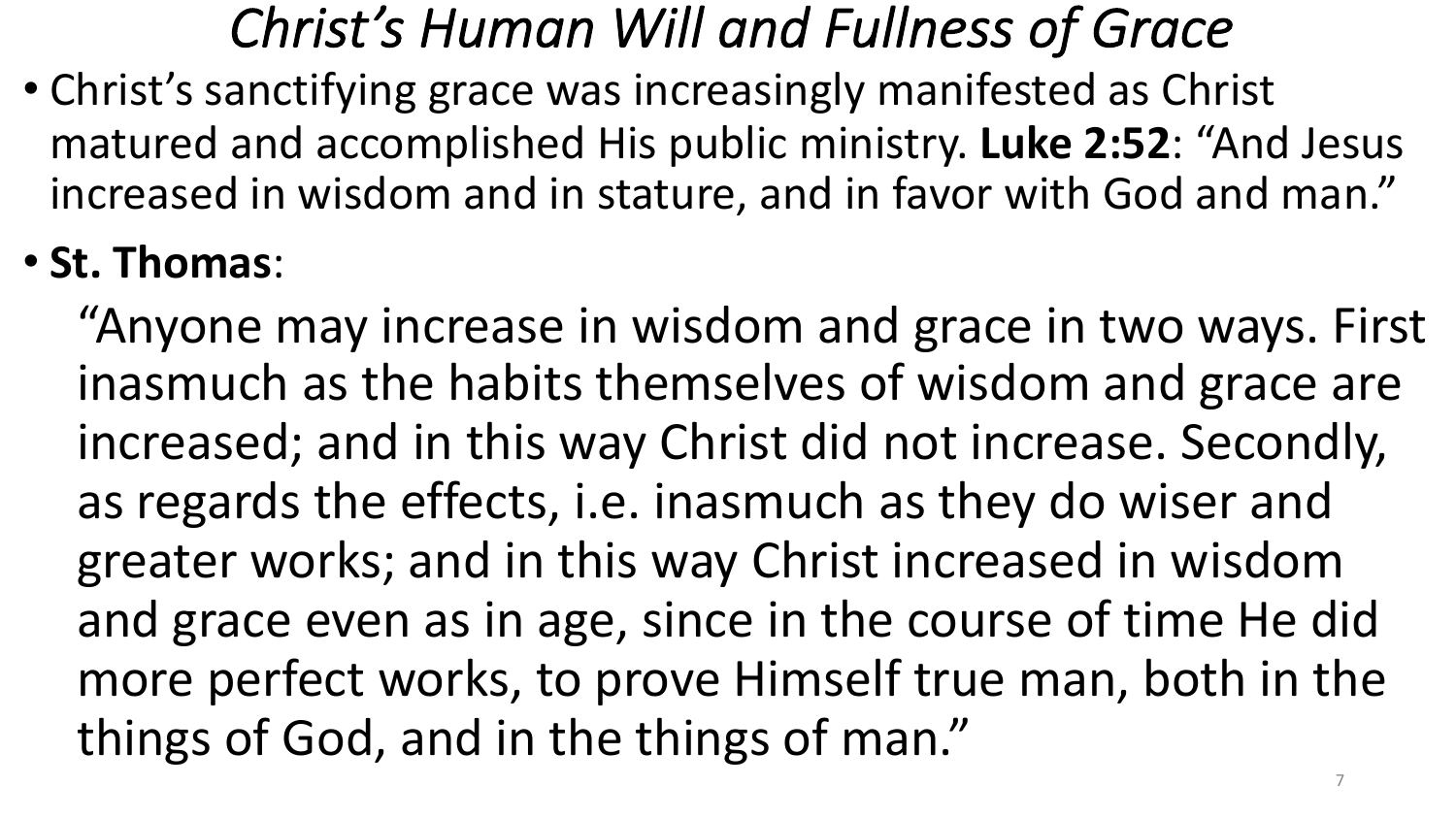*Christ's Human Will and Fullness of Grace* **Mary** grew in grace at every moment through a perfect correspondence with God's will. Her grace is full in a relative, not absolute, sense. She was full as befitted the Mother of God:

"The **Blessed Virgin** is said to be full of grace, not on the part of grace itself—since she had not grace in its greatest possible excellence—nor for all the effects of grace; but she is said to be full of grace in reference to herself, i.e. inasmuch as she had sufficient grace for the state to which God had chosen her, i.e. to be the mother of His Only-begotten. So, too, Stephen is said to be full of grace, since he had sufficient grace to be a fit minister and witness of God, to which office he had been called. And the same must be said of others. Of these fulnesses one is greater than another, according as one is divinely pre-ordained to a higher or lower state."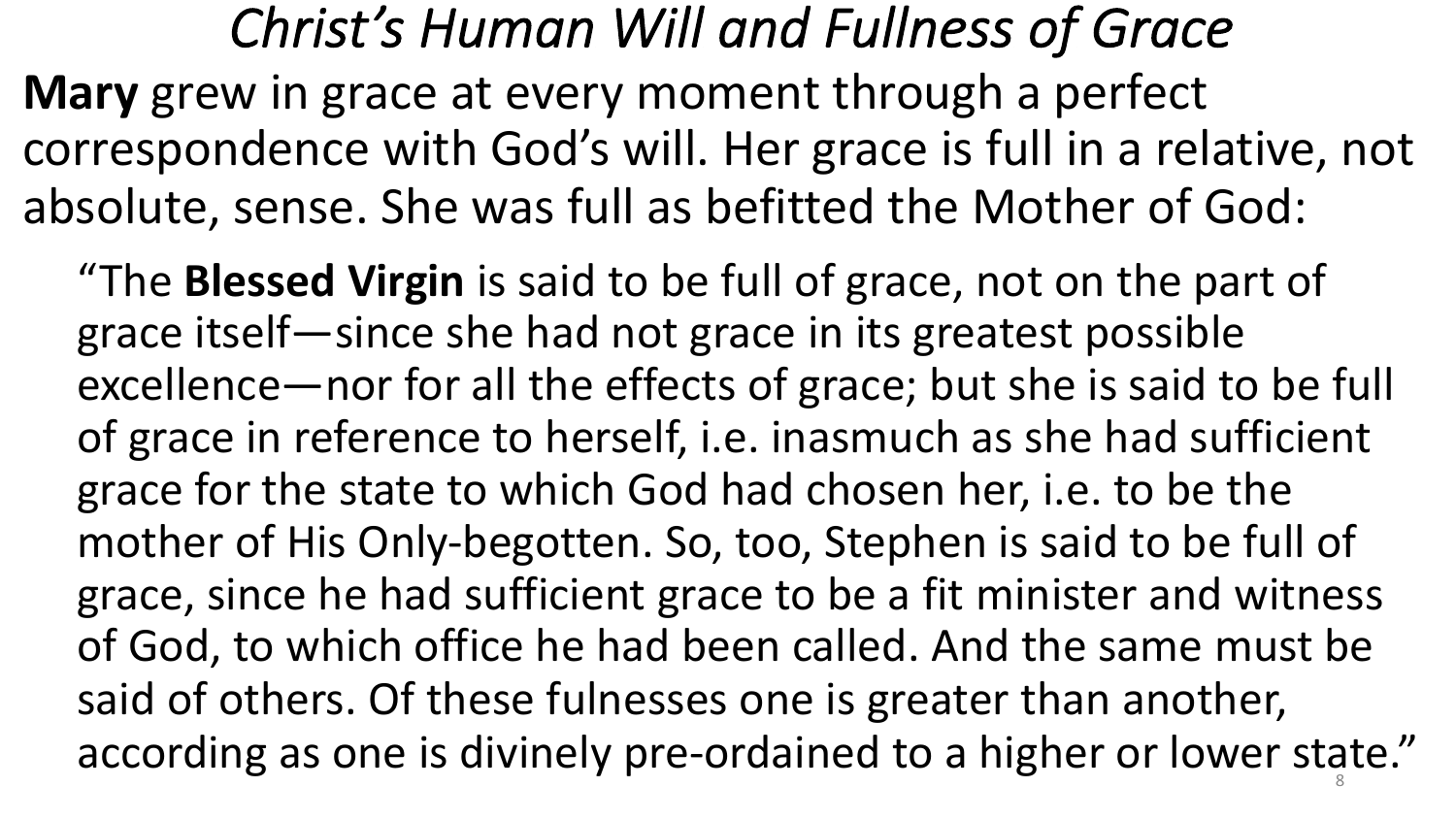- Christ's fullness was proper to His state as the Word incarnate and the Head of the Mystical Body. For this reason it was fitting that it be maximum from the beginning.
- All the members (actual or potential) can receive sanctifying grace, which in them is a treasure to be increased through their cooperation with that grace.
- Christ alone possessed grace not as a treasure to be increased but to be imparted to others.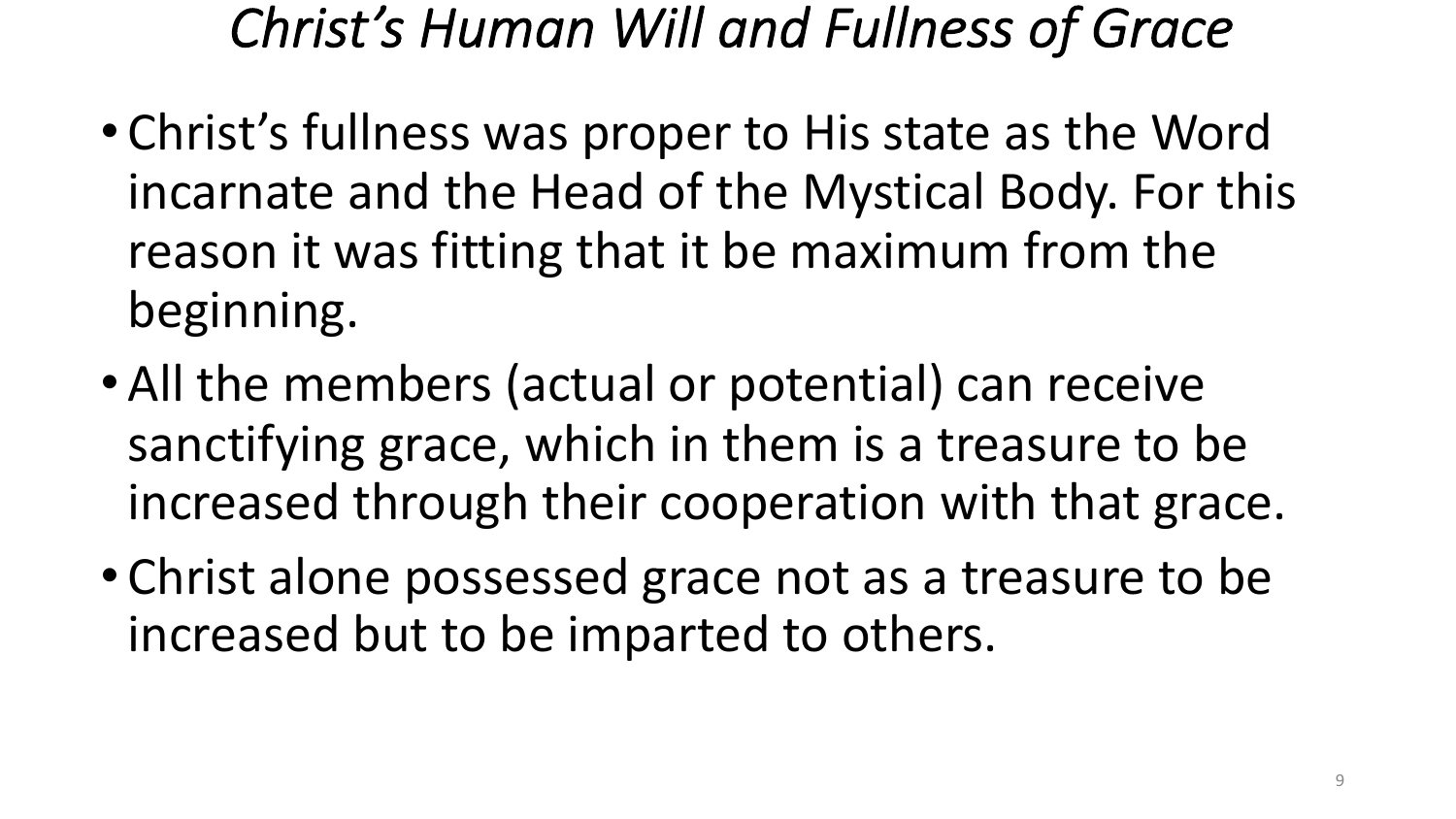- All the habitual graces distributed to the members of the Church were first received by Christ's human soul and are communicated to His Mystical Body ordinarily through the sacraments of the Church, in which Christ in His humanity is actively involved as our eternal High Priest through the sacramental actions of His ministers.
- Christ's humanity is the exemplar cause of all sacramental grace and an *instrumental* efficient cause of that likeness. Christ's divinity is the *principal* efficient cause that moves His humanity as His perfect living and holy instrument to imprint His likeness progressively upon us.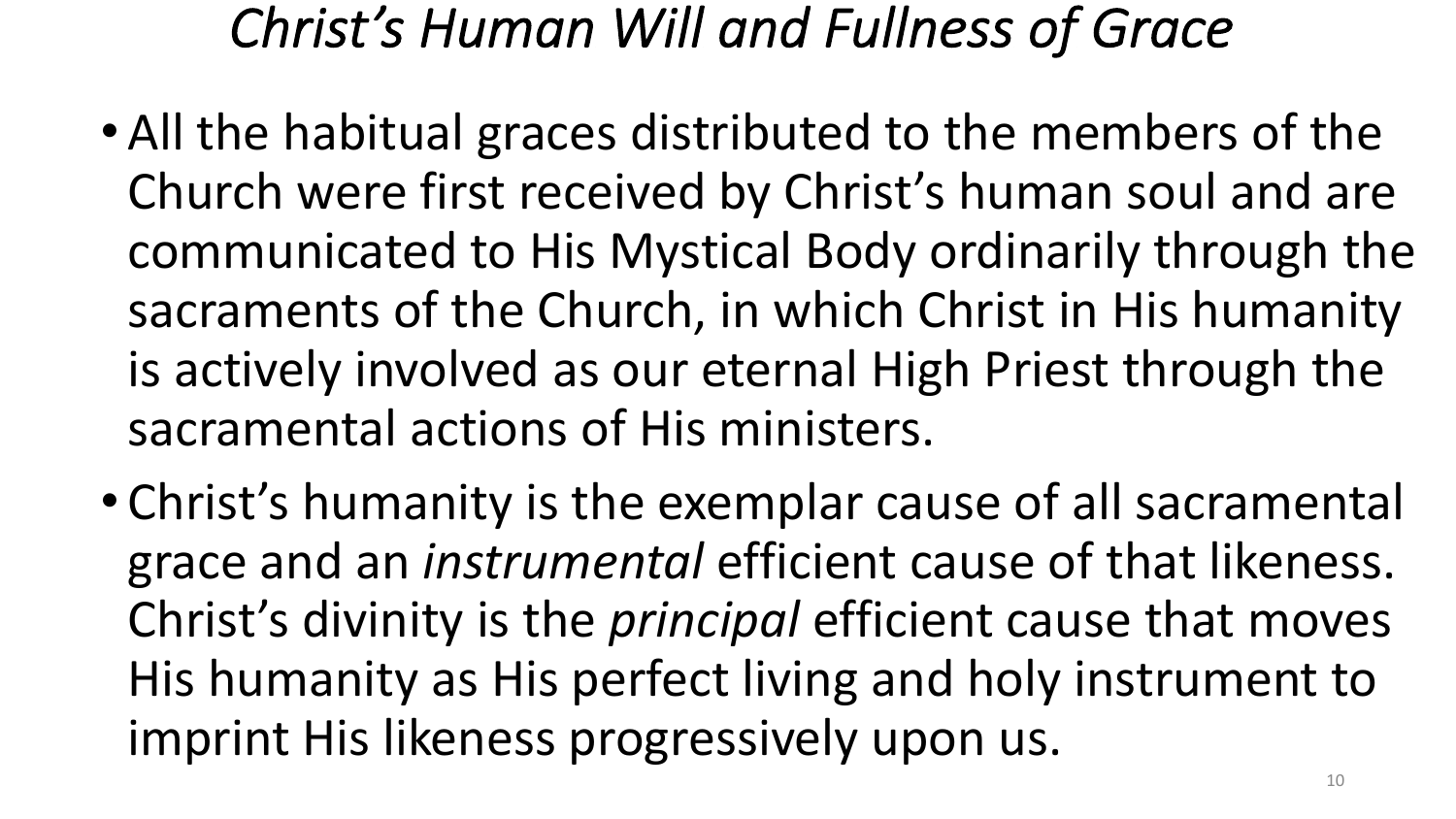- Thus Christ is fittingly called the *Head* of the Church. As the head rules over all the other members of the body, so Christ rules over the entire Body.
- Because all grace comes to the Church through Christ, He alone is Head of the Church in the proper sense.
- •He has given a certain participation of His Headship to Peter and the other Apostles and their successors.
- The Pope is head of the universal Church and every bishop is the head of his diocese. They have an exterior power of government and sacramental sanctification.
- The interior government over souls is done by Christ alone.

11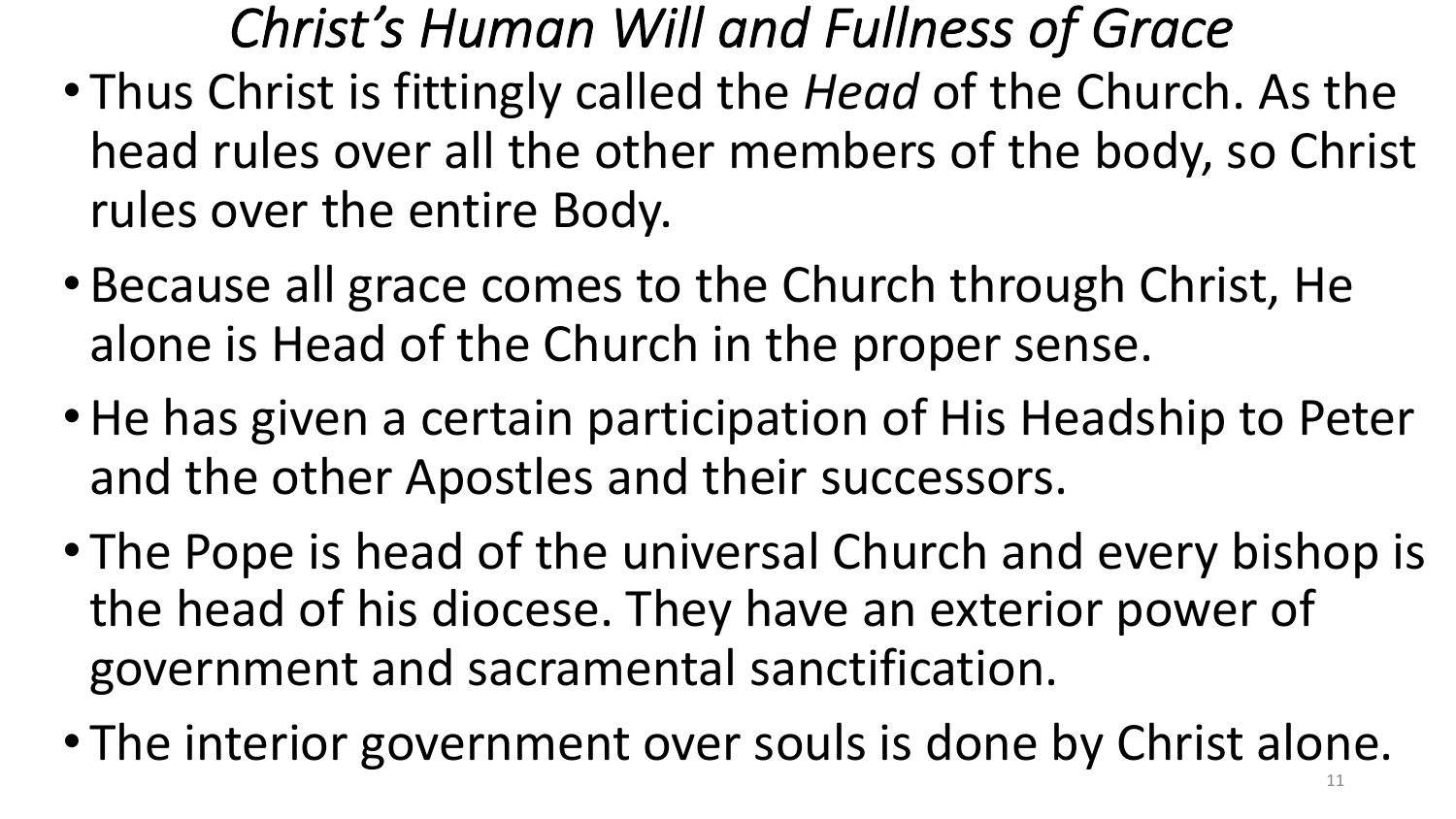# *Christ's Human Will and Fullness of Grace* **How is Christ the Head of all mankind?**

- Men must cooperate in some way.
- St. Thomas distinguishes five grades of His Headship:
- 1) by glory;
- 2) by charity;
- 3) by faith;
- 4) in potentiality not yet reduced to act but will be in the future;
- 5) in potentiality that will never be reduced to act. The damned wholly cease to be members of Christ.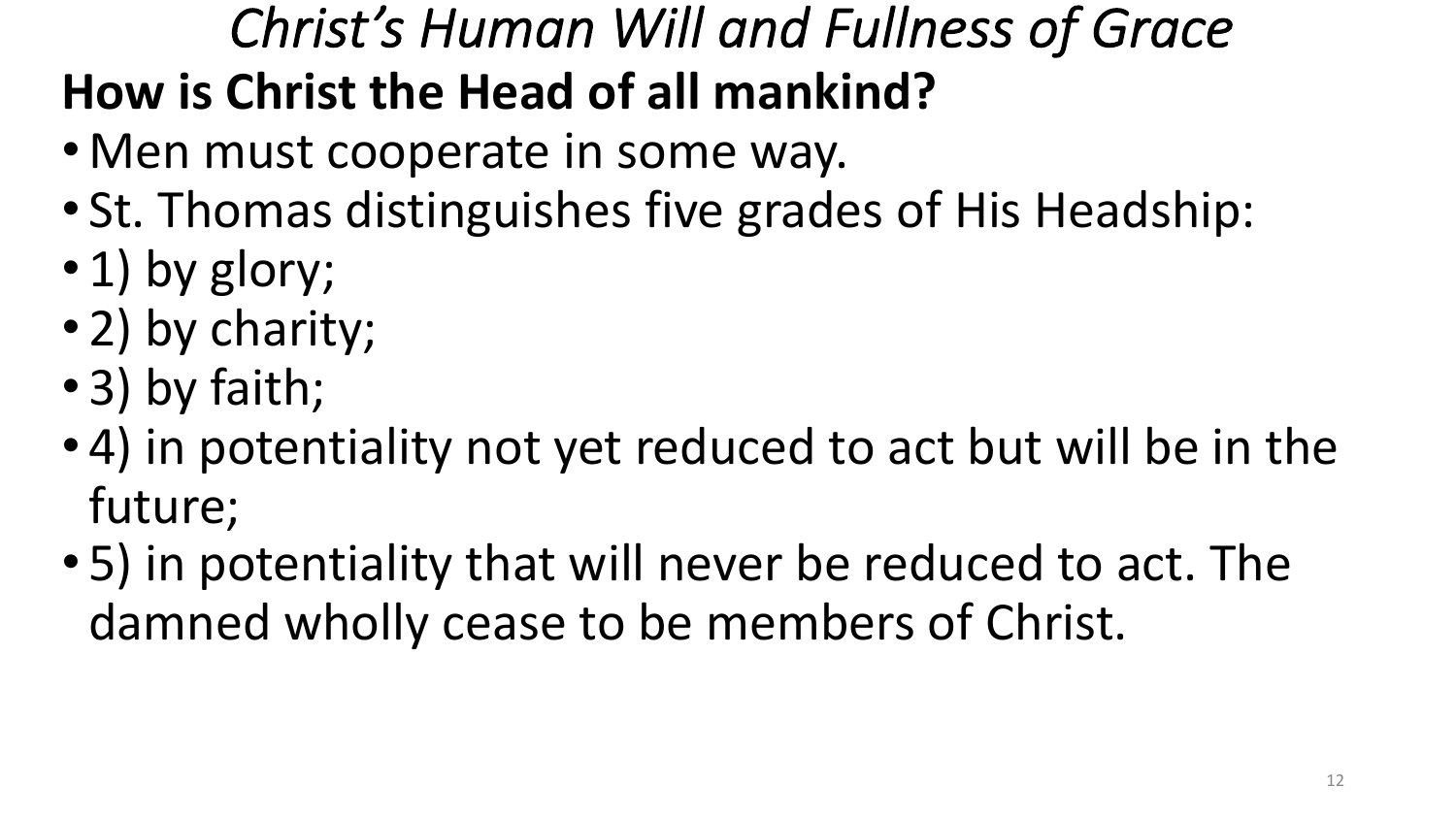*Christ's Human Will and Fullness of Grace* Because Christ's Headship extends over all humanity, He is said to be the new Adam.

#### **St. Paul**:

- "Adam . . . was a type of the one who was to come. But the free gift is not like the trespass. For if many died through one man's trespass, much more have the grace of God and the free gift in the grace of that one man Jesus Christ abounded for many. . . . For as by one man's disobedience many were made sinners, so by one man's obedience many will be made righteous."
- •**Adam** was head of the human race by receiving gifts from God to pass on to all his descendants.
- **Christ** received higher gifts of grace and glory to be passed on to the members of His Body and to all mankind.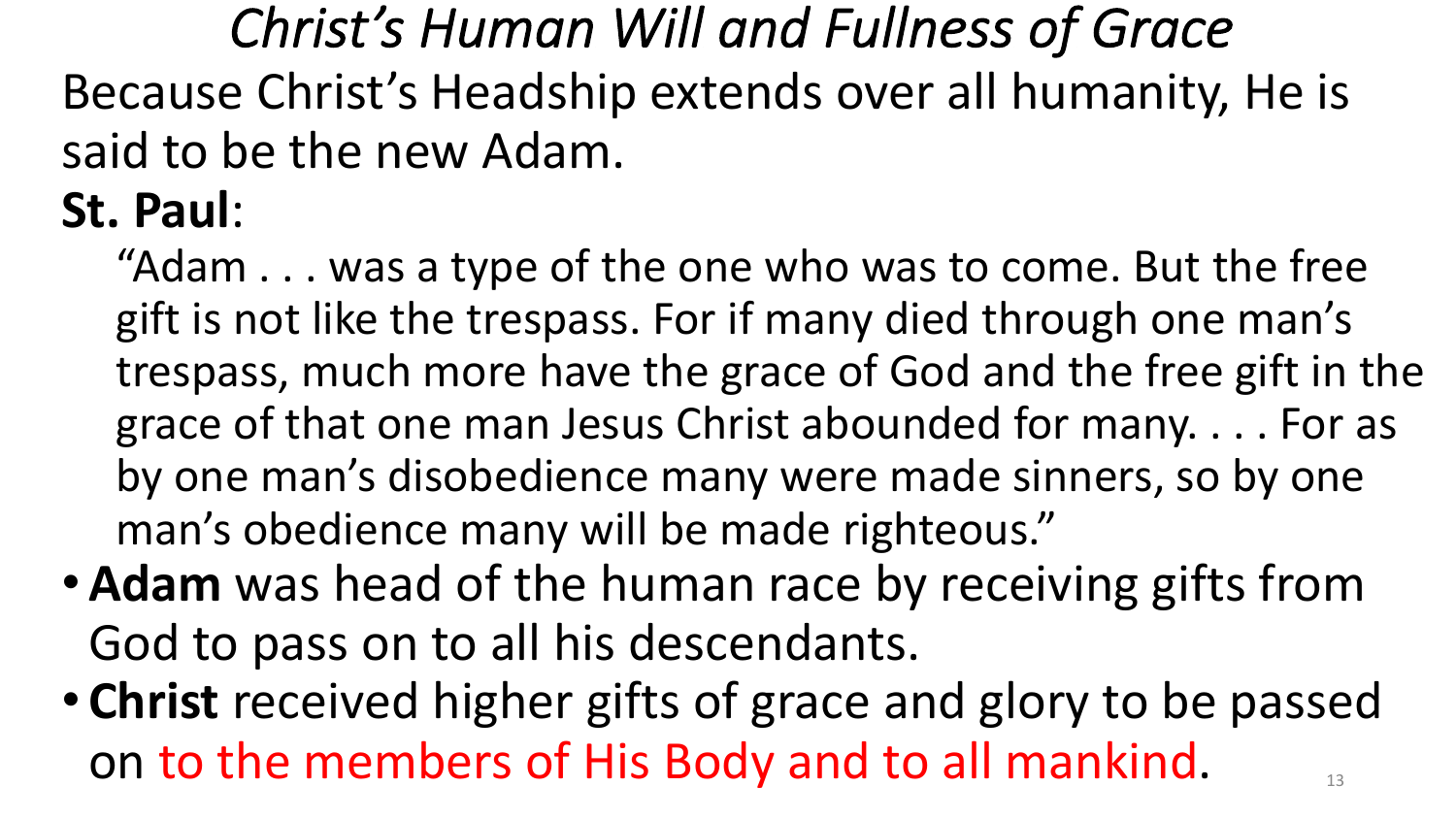*Christ's Human Will and Fullness of Grace* Christ's mission as the new Adam was to merit grace and the forgiveness of sins for all mankind.

# **St. Thomas**:

"Grace was in Christ not merely as in an individual, but also as in the Head of the whole Church, to Whom all are united, as members to a head, who constitute one mystical person. And hence it is that Christ's merit extends to others inasmuch as they are His members; even as in a man the action of the head reaches in a manner to all his members, since it perceives not merely for itself alone, but for all the members."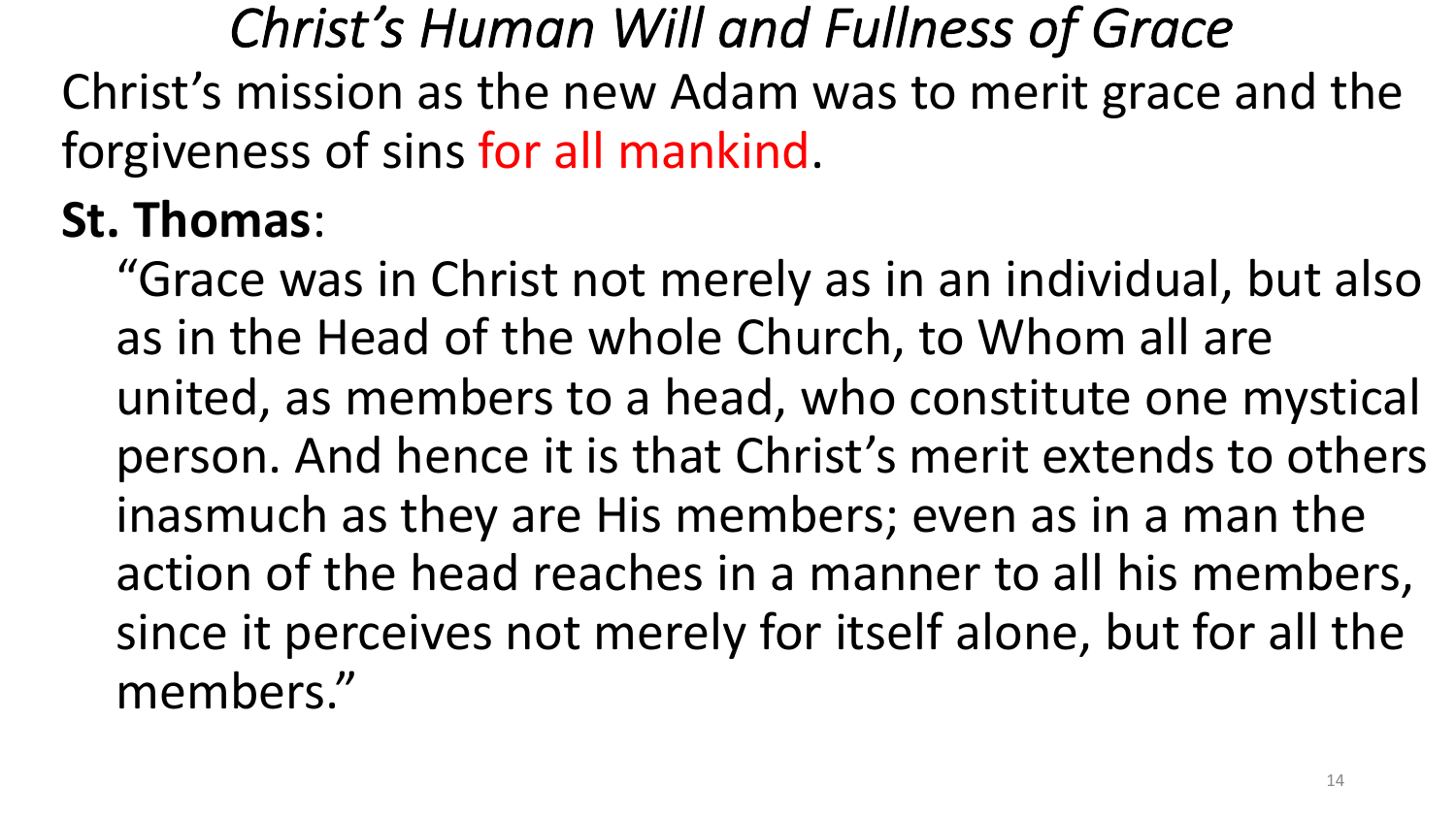*Christ's Human Will and Fullness of Grace*

- Christ experienced all passions of the sense appetite that are not intrinsically disordered (such as envy).
- He had the gift of integrity, so His passions were dominated by reason and thus could not hinder right deliberation.
- •His passions also could not seduce His will to consent to something disordered.

"Nevertheless we must know that the passions were in Christ otherwise than in us, in three ways. First, as regards the object, since in us these passions very often tend towards what is unlawful, but not so in Christ. Secondly, as regards the principle, since these passions in

us frequently forestall the judgment of reason;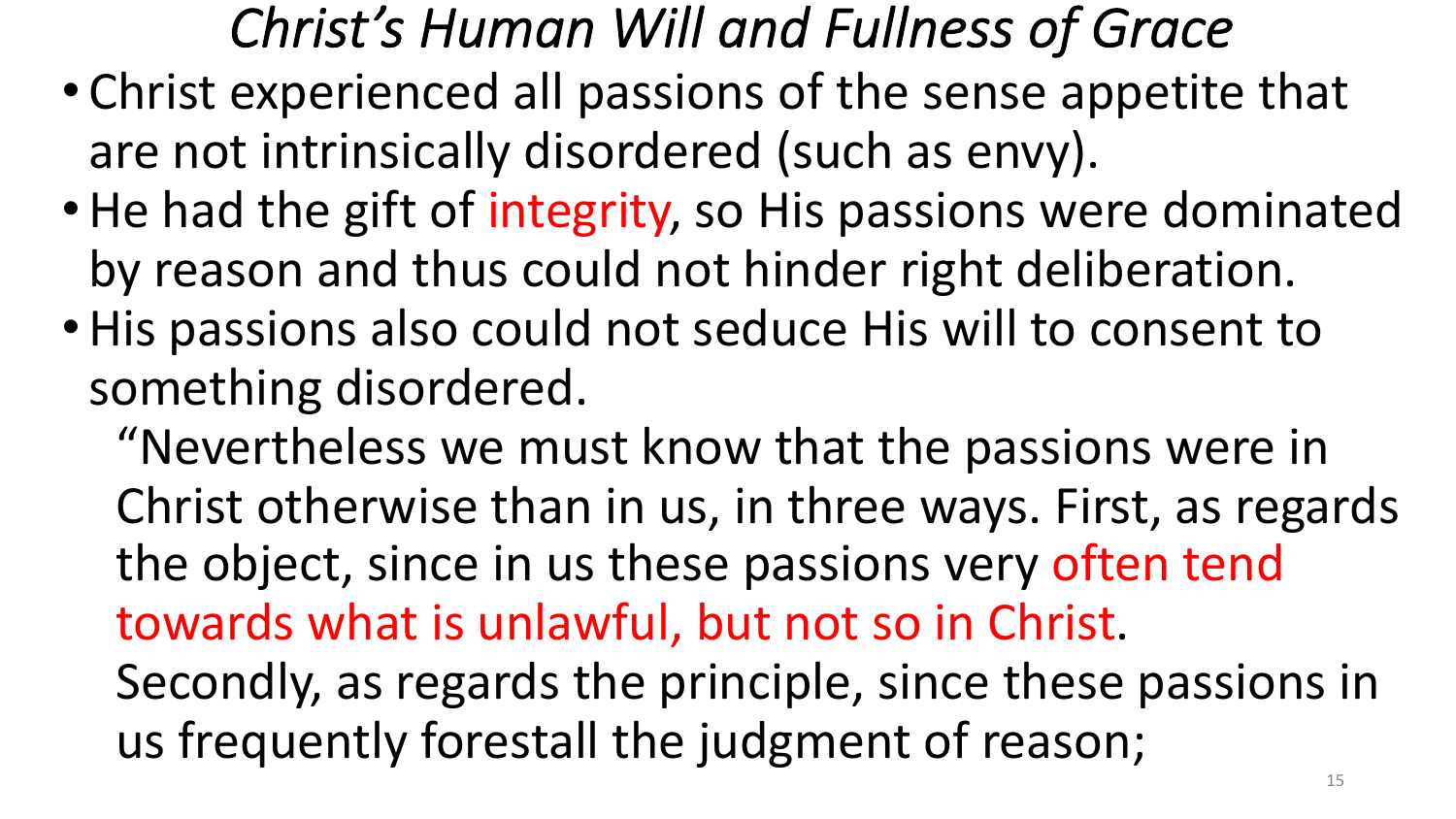but in Christ all movements of the sensitive appetite sprang from the disposition of the reason. Hence Augustine says (*De Civ. Dei* 14), that "Christ assumed these movements, in His human soul, by an unfailing dispensation, when He wished; even as He became man when He wished."

Thirdly, as regards the effect, because in us these motions, at times, do not remain in the sensitive appetite, but deflect the reason; but not so in Christ, since by His disposition they so remained in the sensitive appetite that the reason was nowise hindered in doing what was right."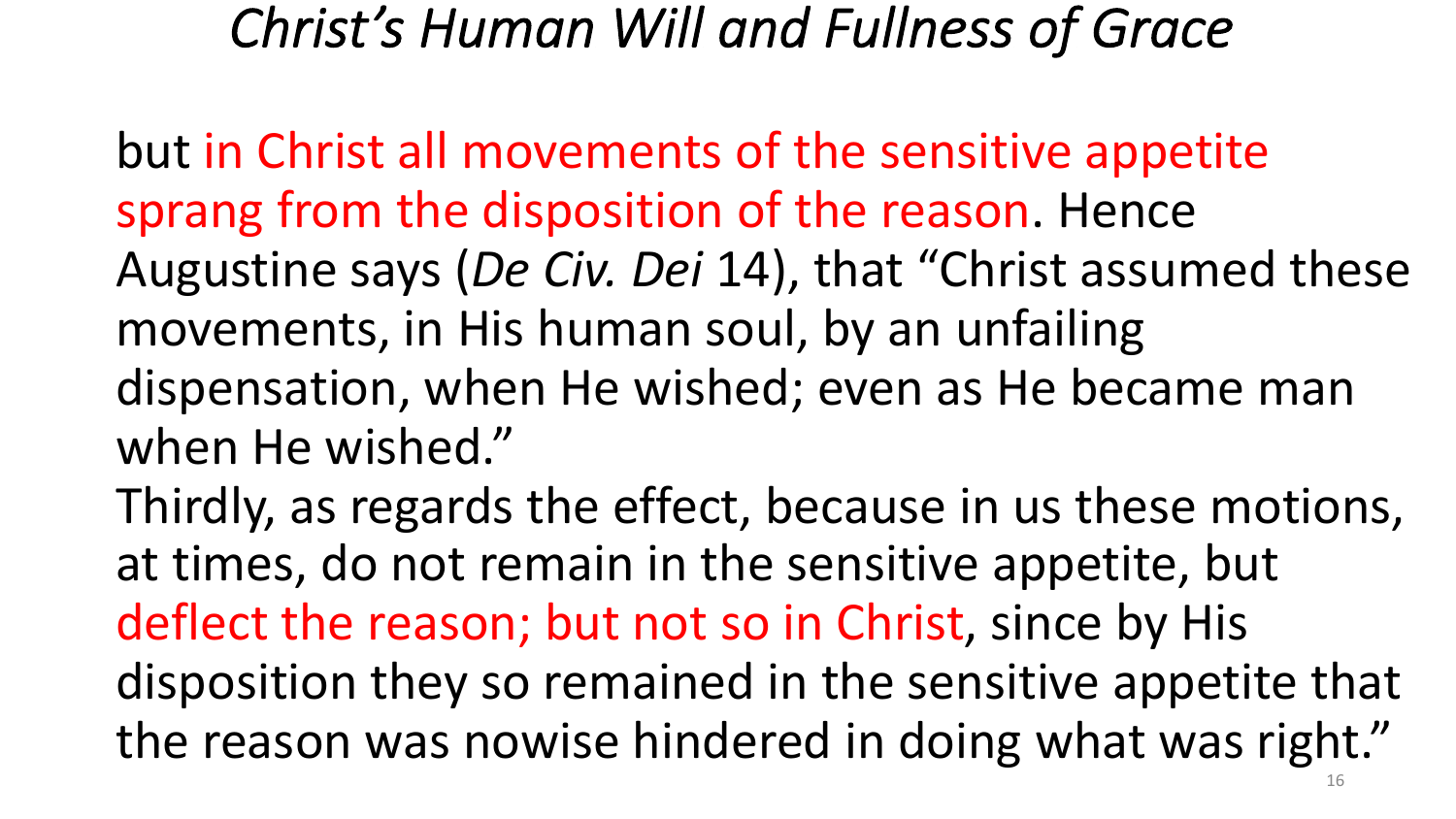- •Jesus experienced emotions profoundly, as we see in His weeping at the death of His friend, Lazarus; in His anger at the money-changers in the Temple and those whom He judged hypocritical; in admiration of the faith of the centurion (Matt 8:10); and in His most intense sorrow in Gethsemane.
- Christ suffered more in sensible pain and in interior sorrow than any other human being because of the causes of His suffering and the perfection and sensitivity of His emotions.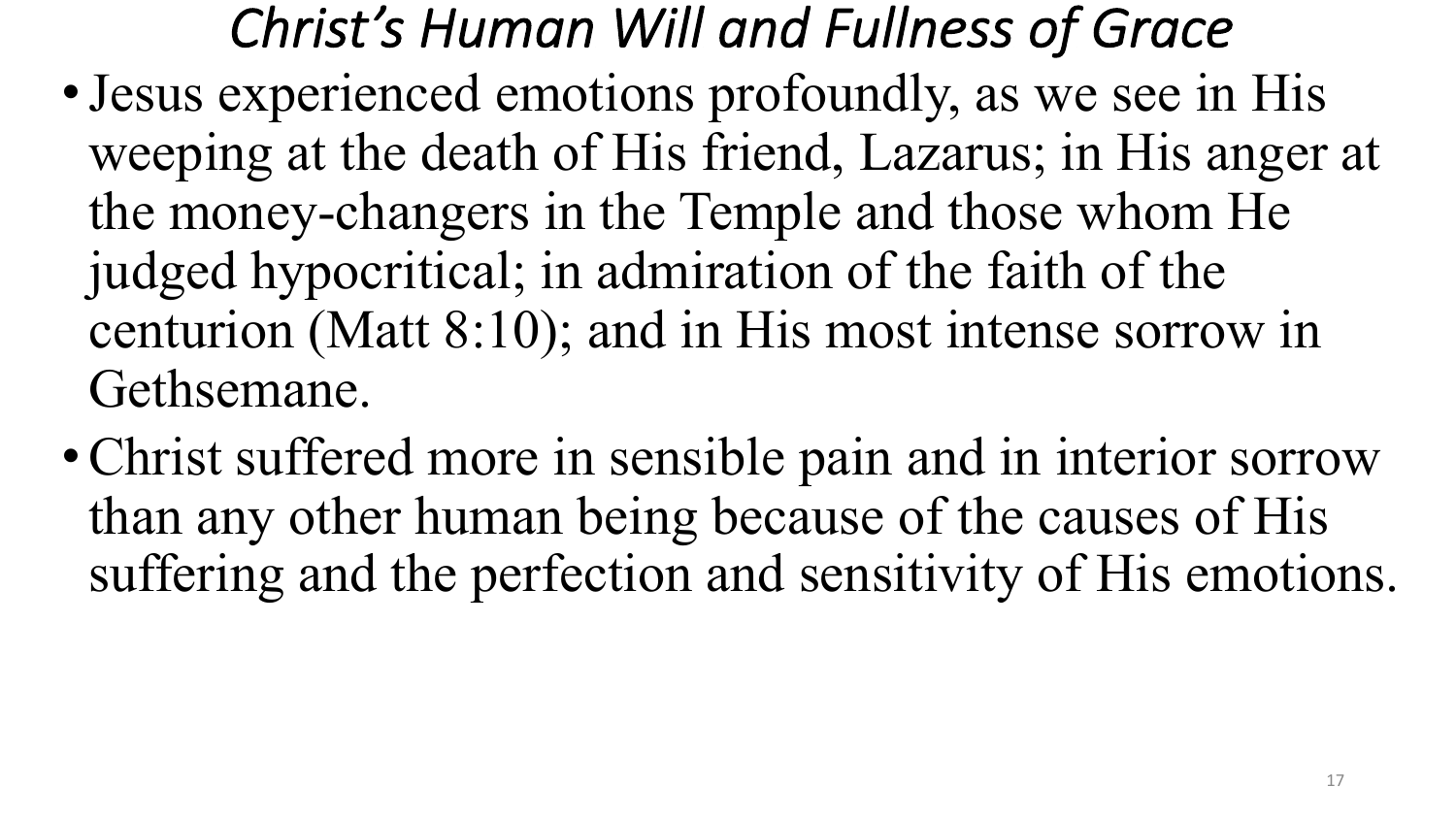# **St. Thomas**:

"The magnitude of His suffering may be considered, second, from the susceptibility of the sufferer as to both soul and body. For His body was endowed with a most perfect constitution. . . . And, consequently, Christ's sense of touch, the sensitiveness of which is the reason for our feeling pain, was most acute. His soul likewise, from its interior powers, apprehended most vehemently all the causes of sadness."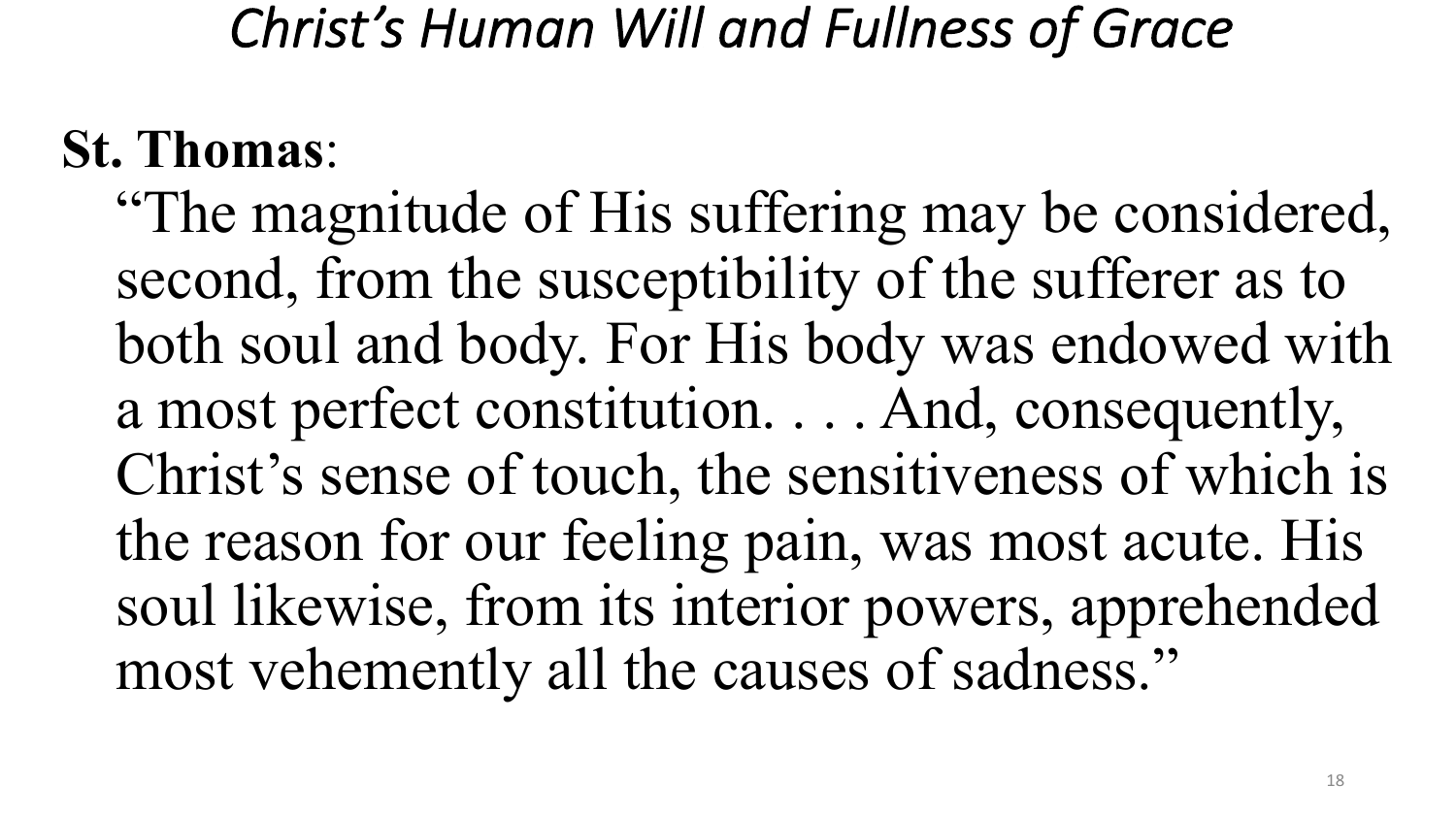•It is a dogma of faith that **Christ has a free human will** and that **it is in intimate communion with His divine will**.

# •**Constantinople III**:

"Each of the two natures wills and performs what is proper to it in communion with the other. Thus, we glory in proclaiming two natural wills and actions concurring together for the salvation of the human race."

- The distinction of wills is seen in Christ's prayer in agony in Gethsemane: "**Not my will, but your will be done**." There is:
	- 1) a **natural human desire**
	- 2) **the divine will**

3) a **deliberated choice of His human will** to follow the divine will.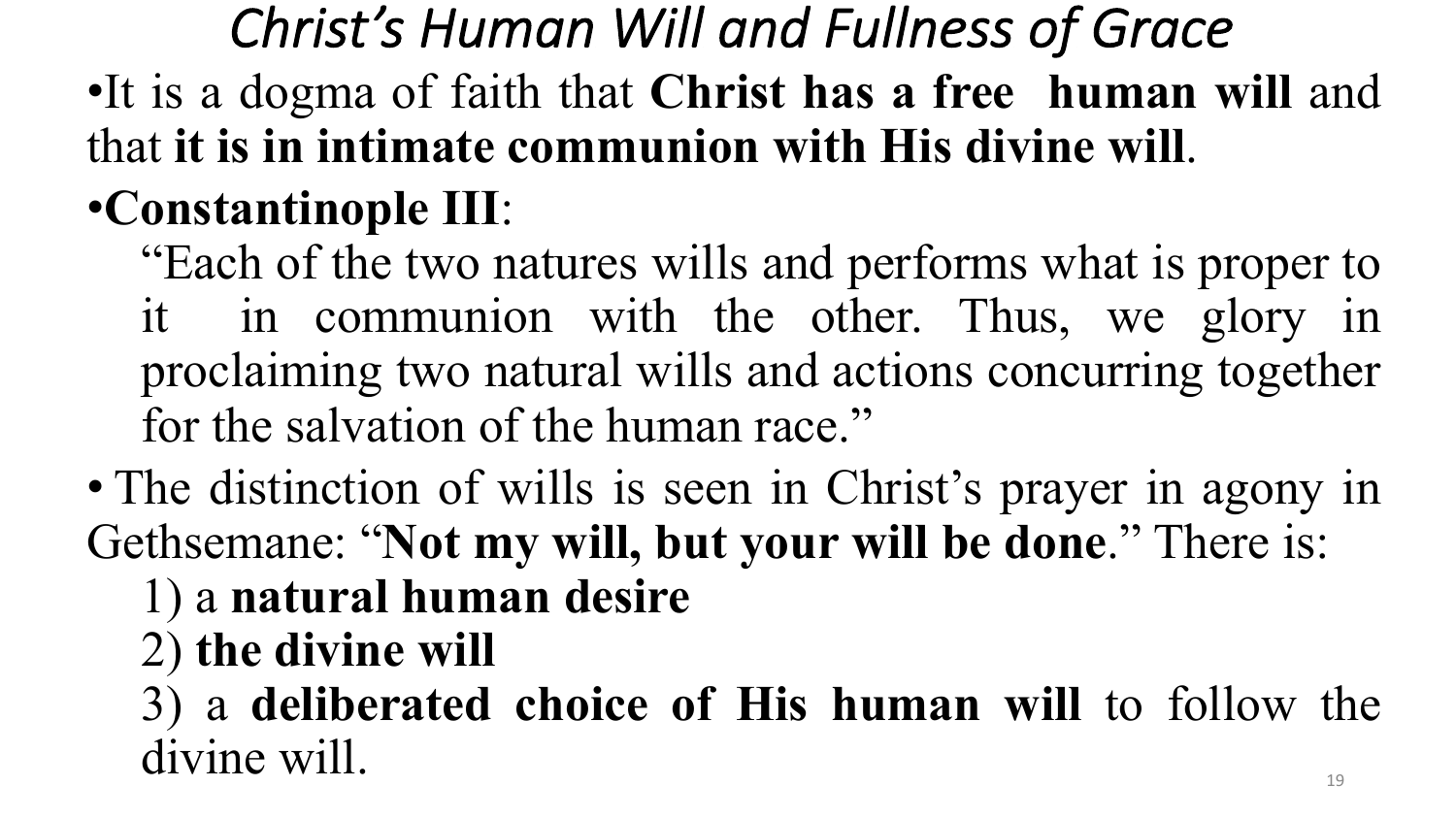- •Christ has a free human will distinct from the divine will.
- He redeems us *through acts of His human nature*.
- •Christ assumed what He came to redeem, and the principal thing to redeem in man is his will.
- •Christ humanly consented to the Incarnation. **Hebrews 10:5–7**: "Consequently, when Christ came into the world, he said, 'Sacrifices and offerings thou hast not desired, but a body hast thou prepared for me; in burnt offerings and sin offerings thou hast taken no pleasure. Then I said, '"Lo, I have come to do thy will, O God," as it is written of me in the roll of the book.""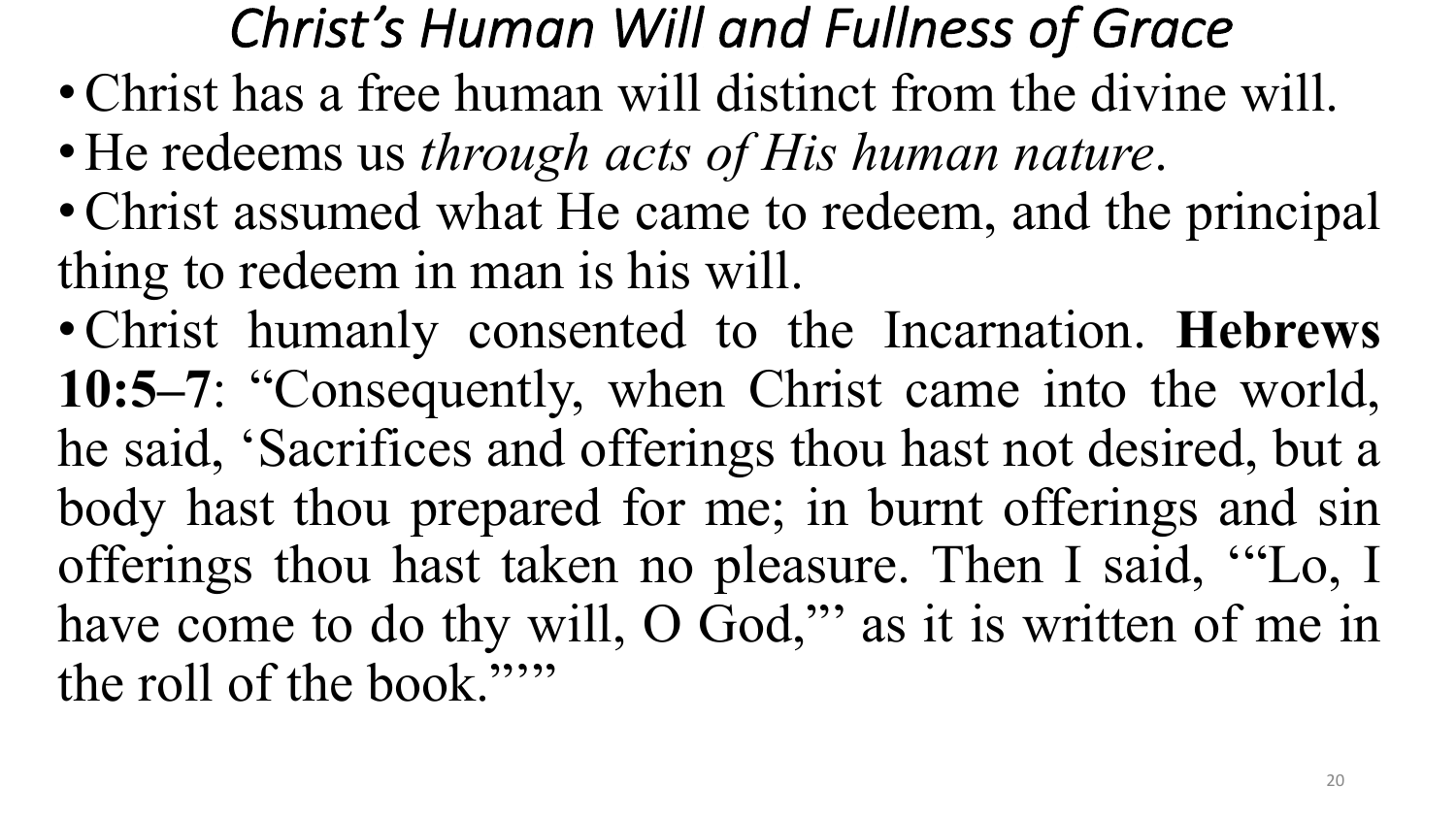*Christ's Human Will and Fullness of Grace* **Could Christ sin?** 

- •**Hebrews 4:15:** "we have … a high priest who … has been tempted as we are, yet without sin."
- **2 Corinthians 5:21**: "For our sake he made him to be sin who knew no sin, so that in him we might become the righteousness of God."
- **1 Peter 2:22:** "He committed no sin; no guile was found on his lips."
- **1 John 3:5**: "in him there is no sin."
- **Council of Chalcedon**: Christ was "like unto us in all things but sin."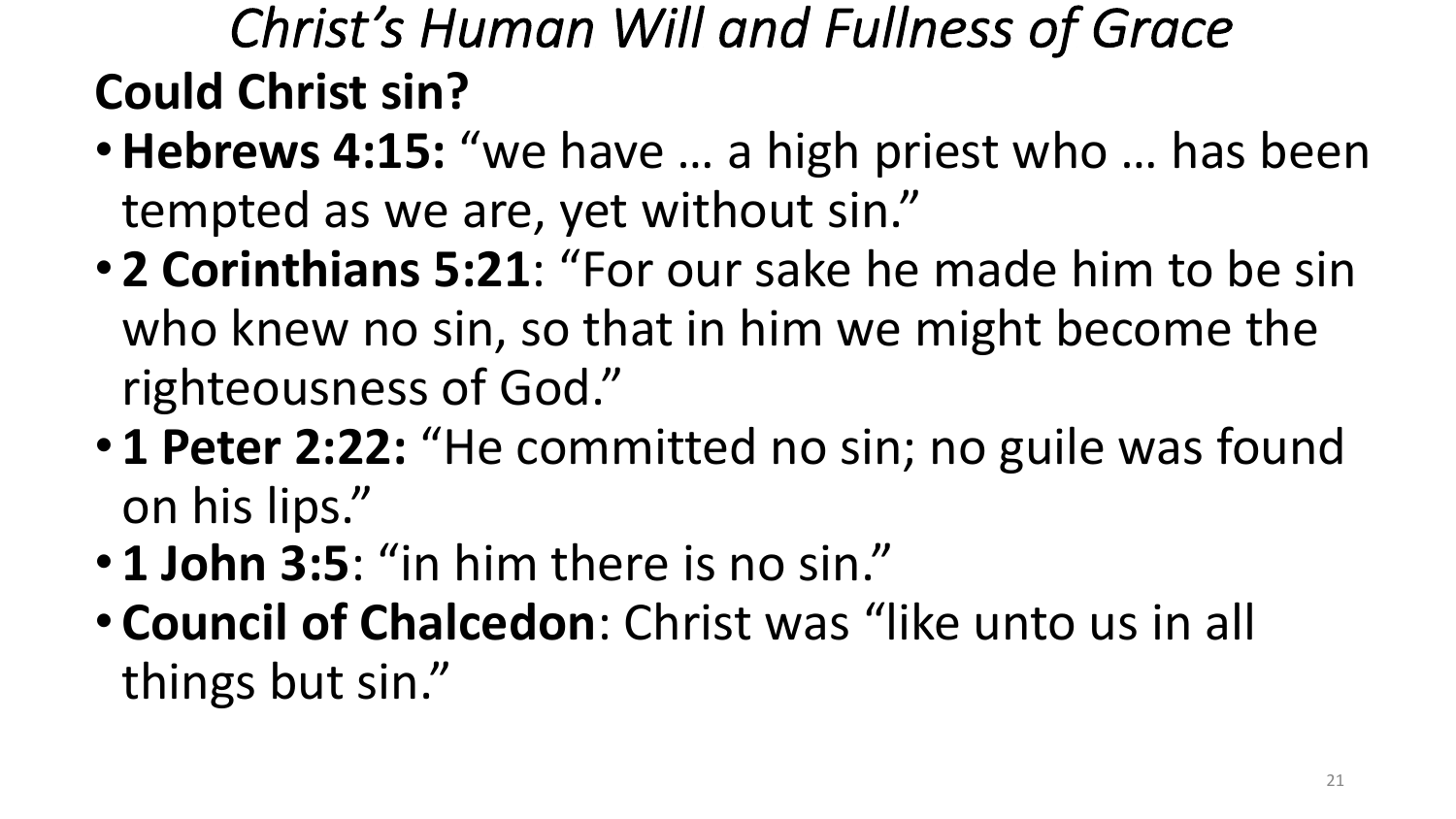- **Leo the Great**: "[Christ] assumed the form of a servant without the defilement of sin."
- Theologians hold that Christ was incapable of sinning.
- A sin of Christ the man would be a sin of a divine Person, which is incompatible with the divine sanctity and would involve a contradiction between the natures.
- Christ is impeccable because of His absolute fullness of grace and the beatific vision. No one who sees the glory of God face to face can sin.
- How else could the human will of Christ always be in harmony with His divine will?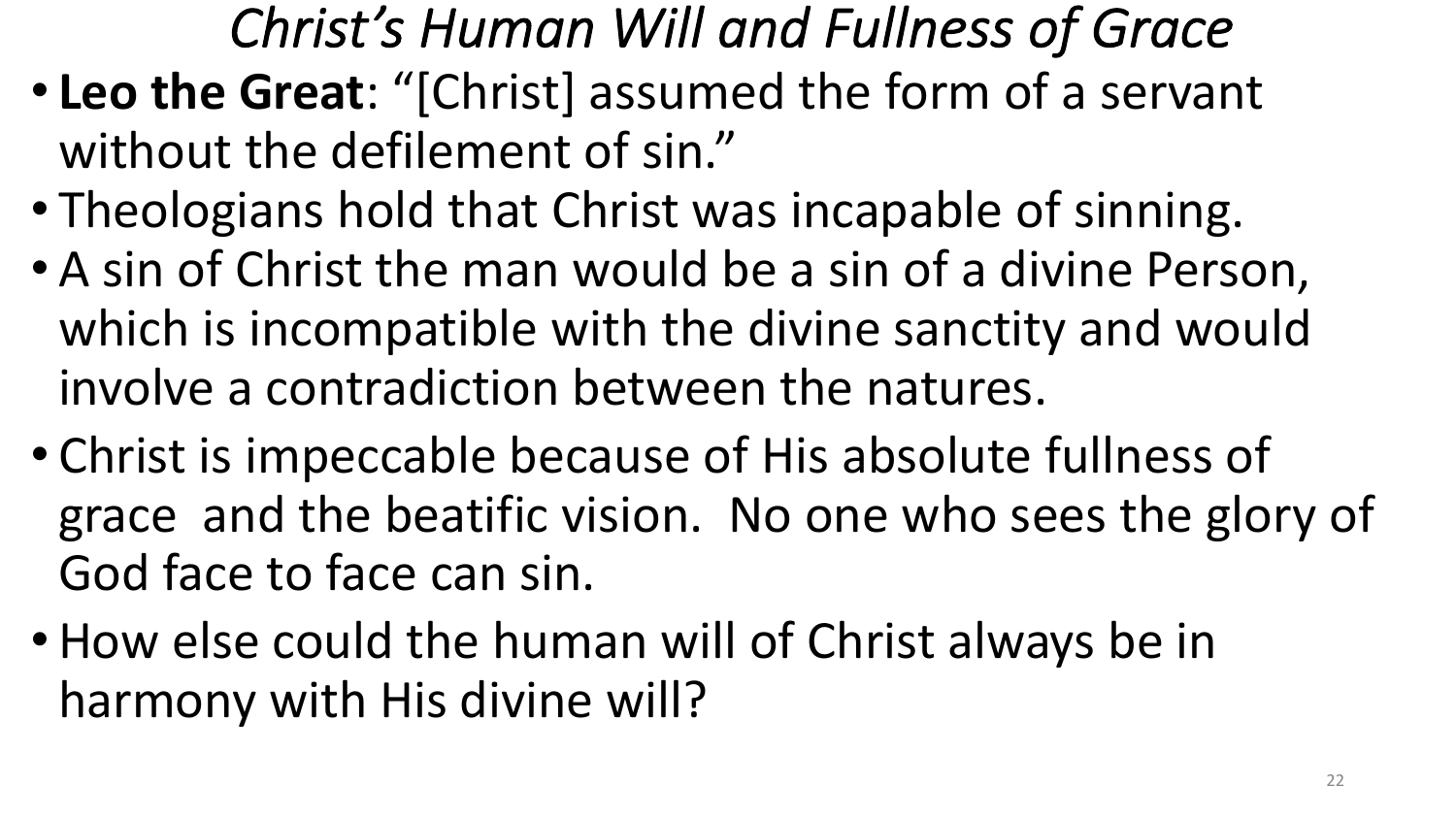- Christ's human will was free to choose between all possible goods to glorify His Father.
- •His freedom always chose what was in conformity with the divine will. **John 8:29**: "And He who sent me is with me…I always do what is pleasing to him."
- The capacity to sin is a defect of freedom in the state of trial.
- Free will is the capacity to choose between goods.
- When we choose to sin, we restrict our freedom to choose the true good and make ourselves slaves to sin.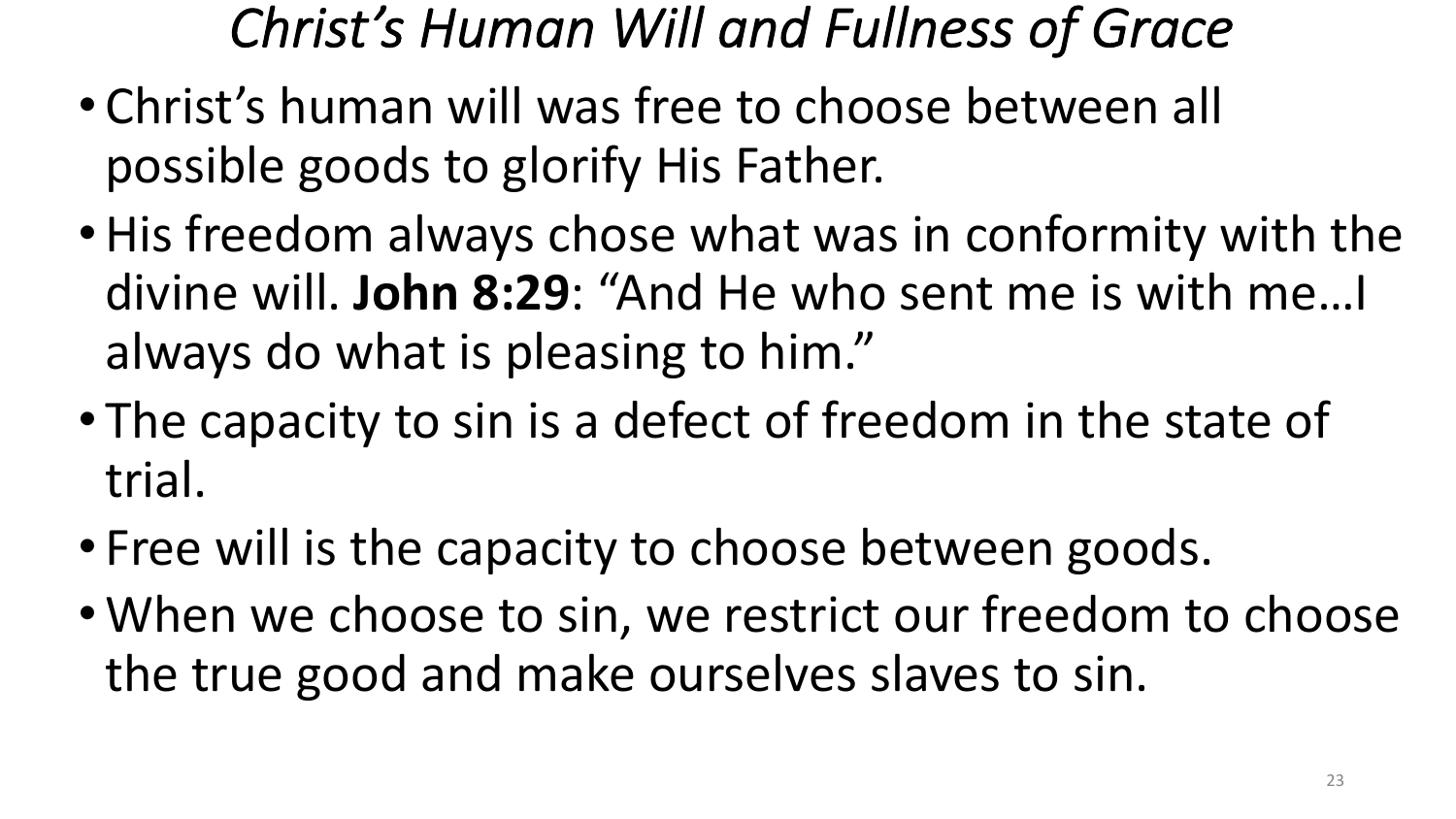- •God is supremely free in everything that regards creation.
- The blessed in heaven are free because they are free to choose among all the ways of praising God.
- The human will of Christ was free to choose among all the good acts by which He could fulfill His mission. His will was supremely free because it was in no way bound by sin.
- **St. Thomas**: "The will of Christ, though determined to good, is not determined to this or that good. Hence it pertains to Christ, even as to the blessed, to choose with a free-will confirmed in good."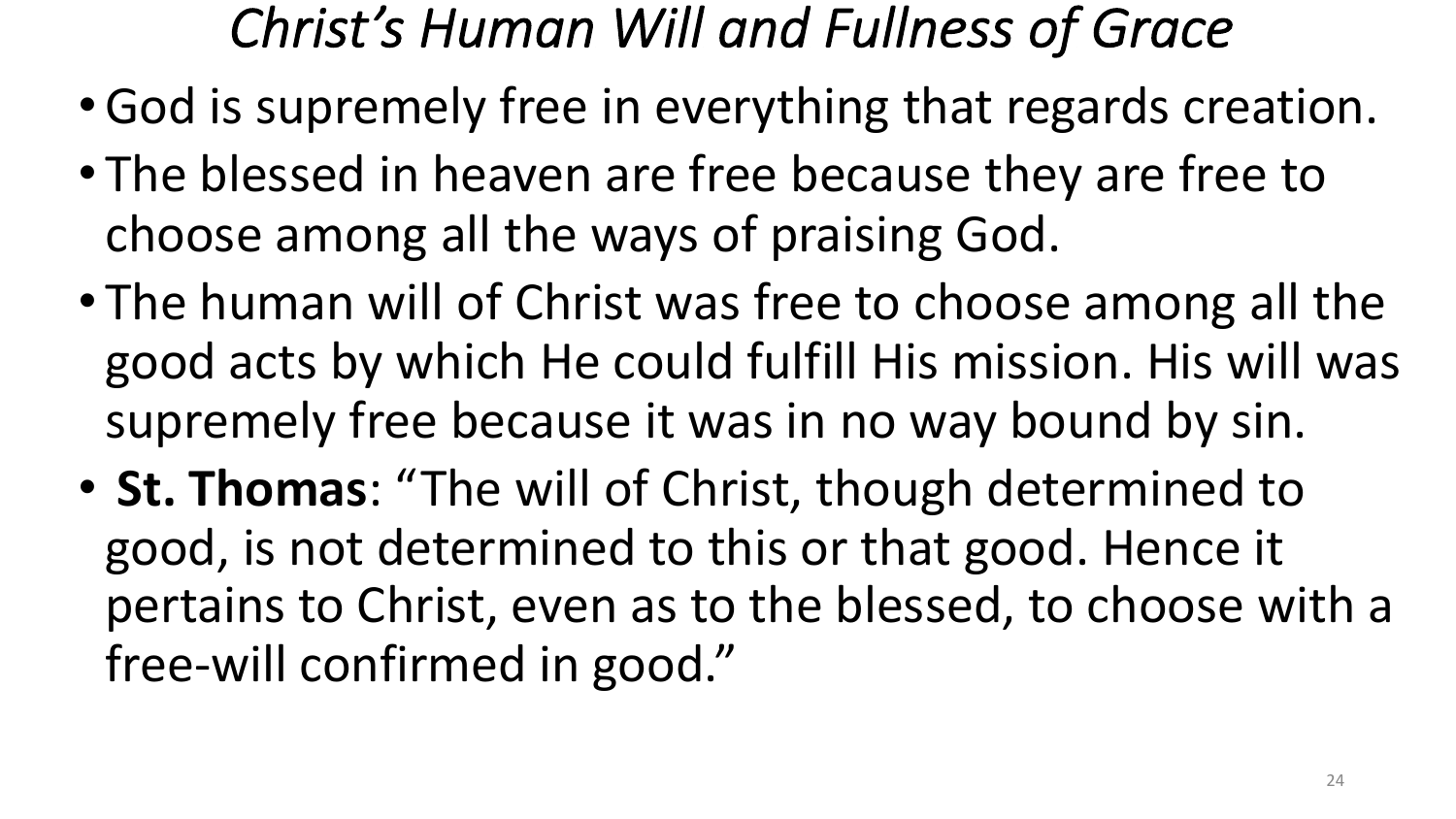- Christ's human will was **not** free **not** to love God because Christ fully saw the infinite divine goodness.
- Christ's human will *freely chose to* die on the Cross, in obedience to God.
- •Dying on the Cross was not irresistibly attractive to His will so as to take away His freedom. He deliberated and freely chose to be "obedient unto death, even death on a cross."
- •**John 10:17–18**: "For this reason the Father loves me, because I lay down my life, that I may take it again. No one takes it from me, but I lay it down of my own accord. I have power to lay it down, and I have power to take it again; this charge I have received from my Father."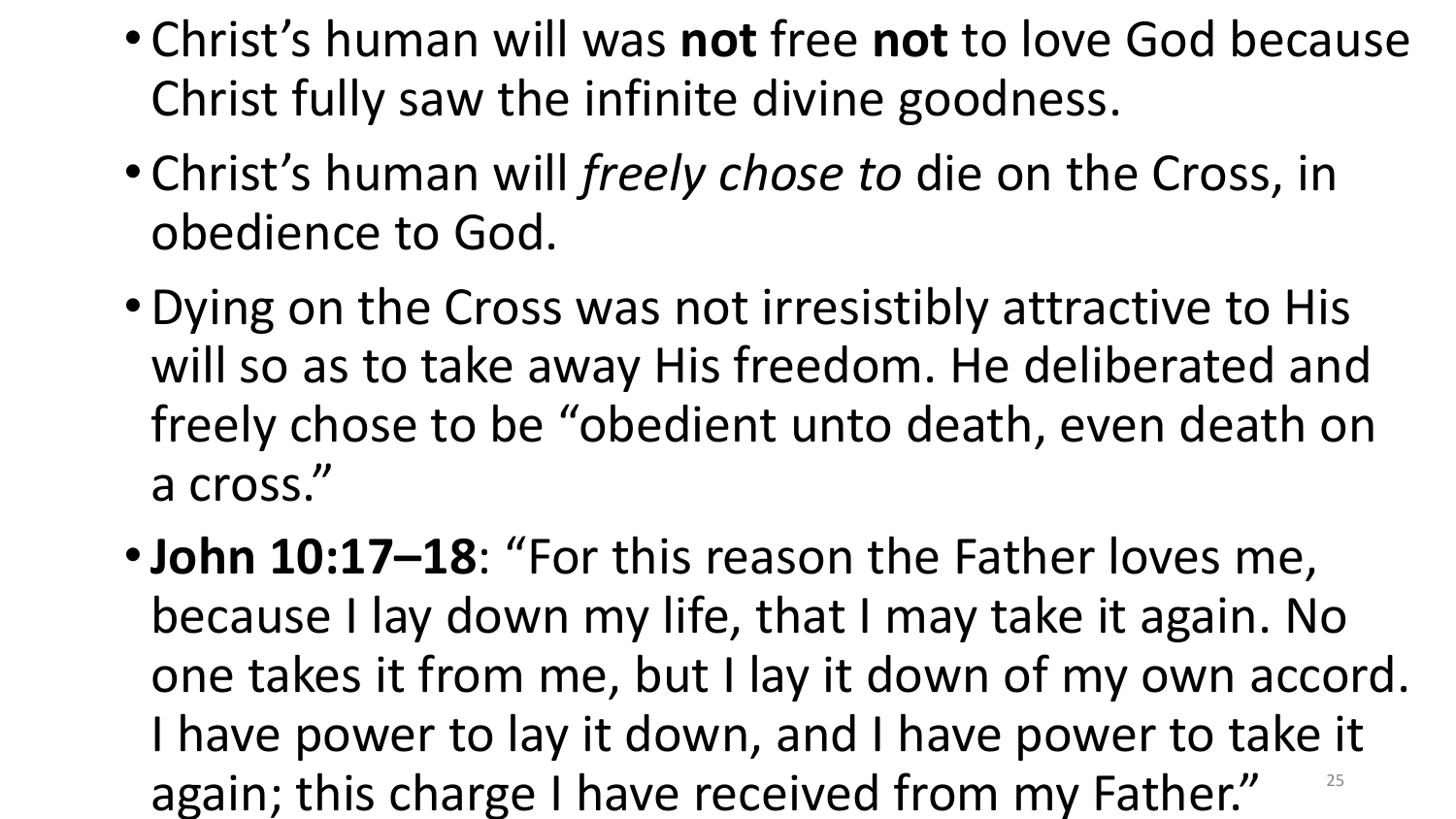- To lay down His life does not mean suicide.
- The direct agents of Christ's death were those who planned and executed His death.
- An indirect agent declines to impede an event. Christ can be said to be the *indirect* cause of His own death, for He could have impeded it in many ways.
- **Matthew 26:53-54**: "Do you think that I cannot appeal to my Father, and he will at once send me more than twelve legions of angels? But how then should the scriptures be fulfilled, that it must be so?"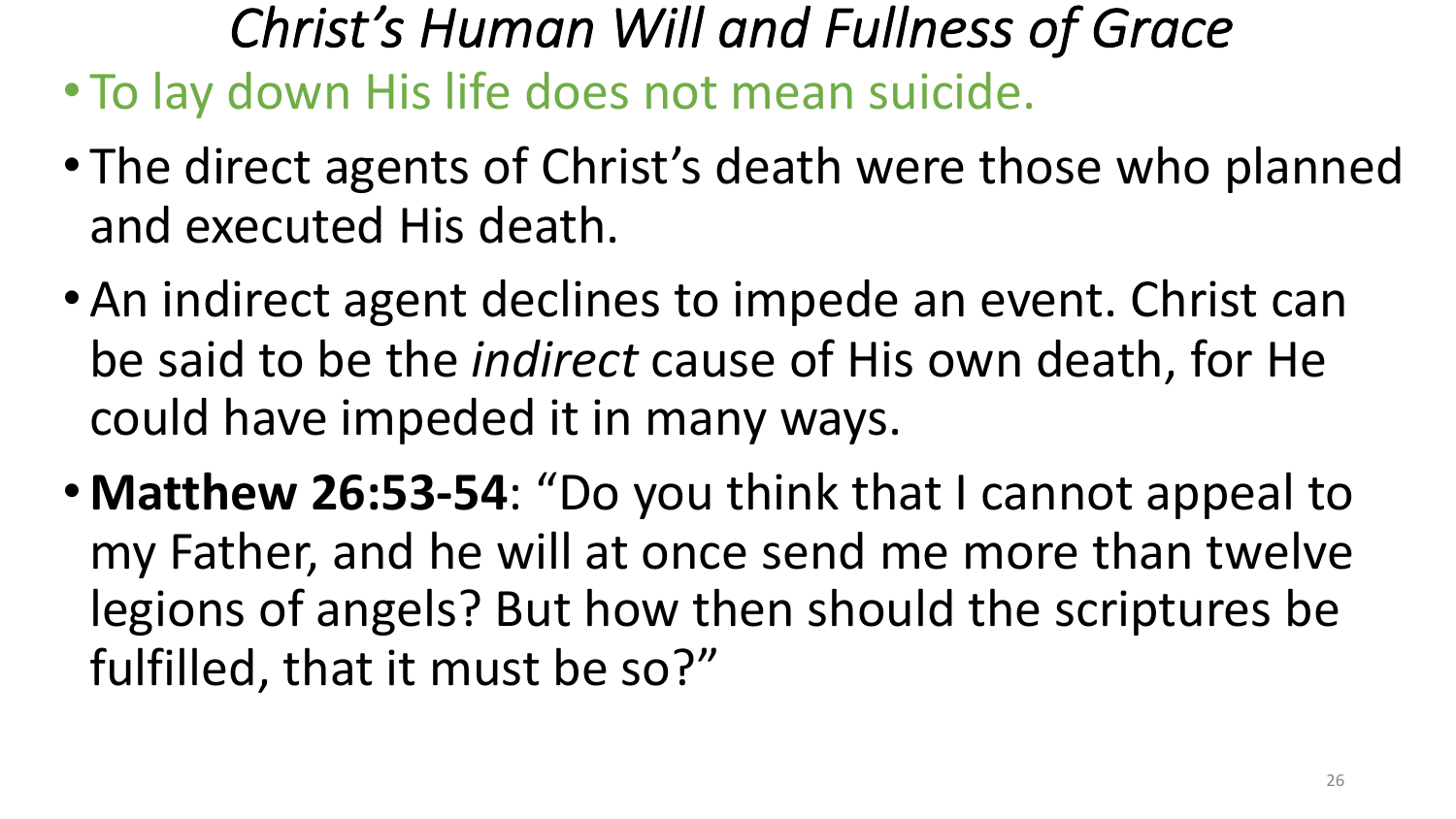- Christ's free choice of His Passion was done in obedience to His Father for the redemption of the human race.
- •**John 10:18**: "this charge I have received from my Father."
- **Philippians 2:8**: "being found in human form he humbled himself and became obedient unto death, even death on a cross."
- •**John 18:11**: "Put your sword into its sheath; shall I not drink the cup which the Father has given me?"
- **Matt 26:53**: "Do you think that I cannot appeal to my Father, and he will at once send me more than twelve legions of angels? But how then should the scriptures be fulfilled, that it must be so?"  $27$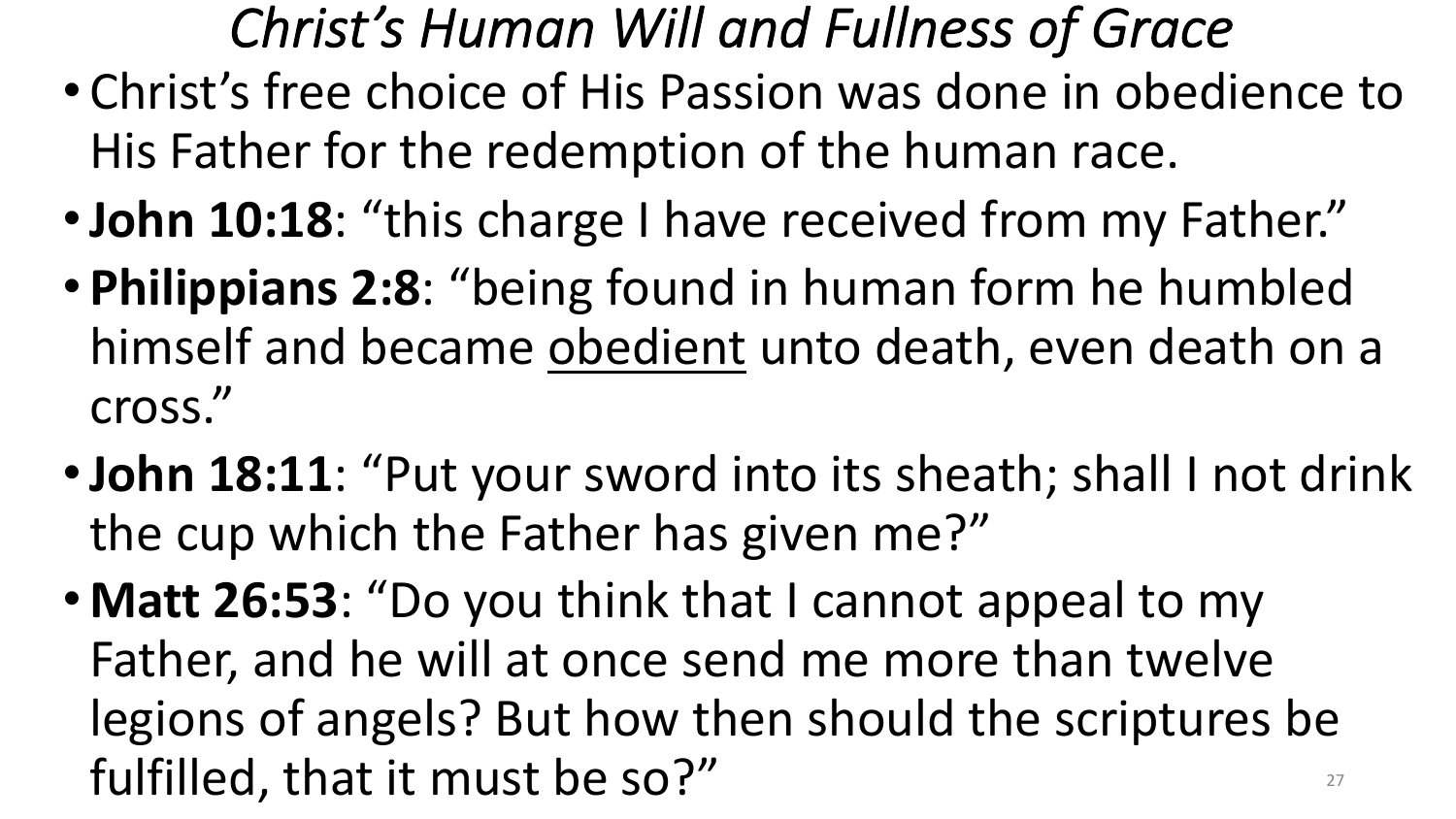- The command of His Father is the supreme realization of the double commandment of love of God and love of neighbor.
- **Romans 8:32**: "He who did not spare his own Son but gave him up for us all..."
- It was extremely fitting for Christ to choose to die for us out of obedience to the divine plan, for man's fall came through disobedience to the will of God.
- To repair sin, the reparation most fittingly had to come through a *supreme act of obedience*.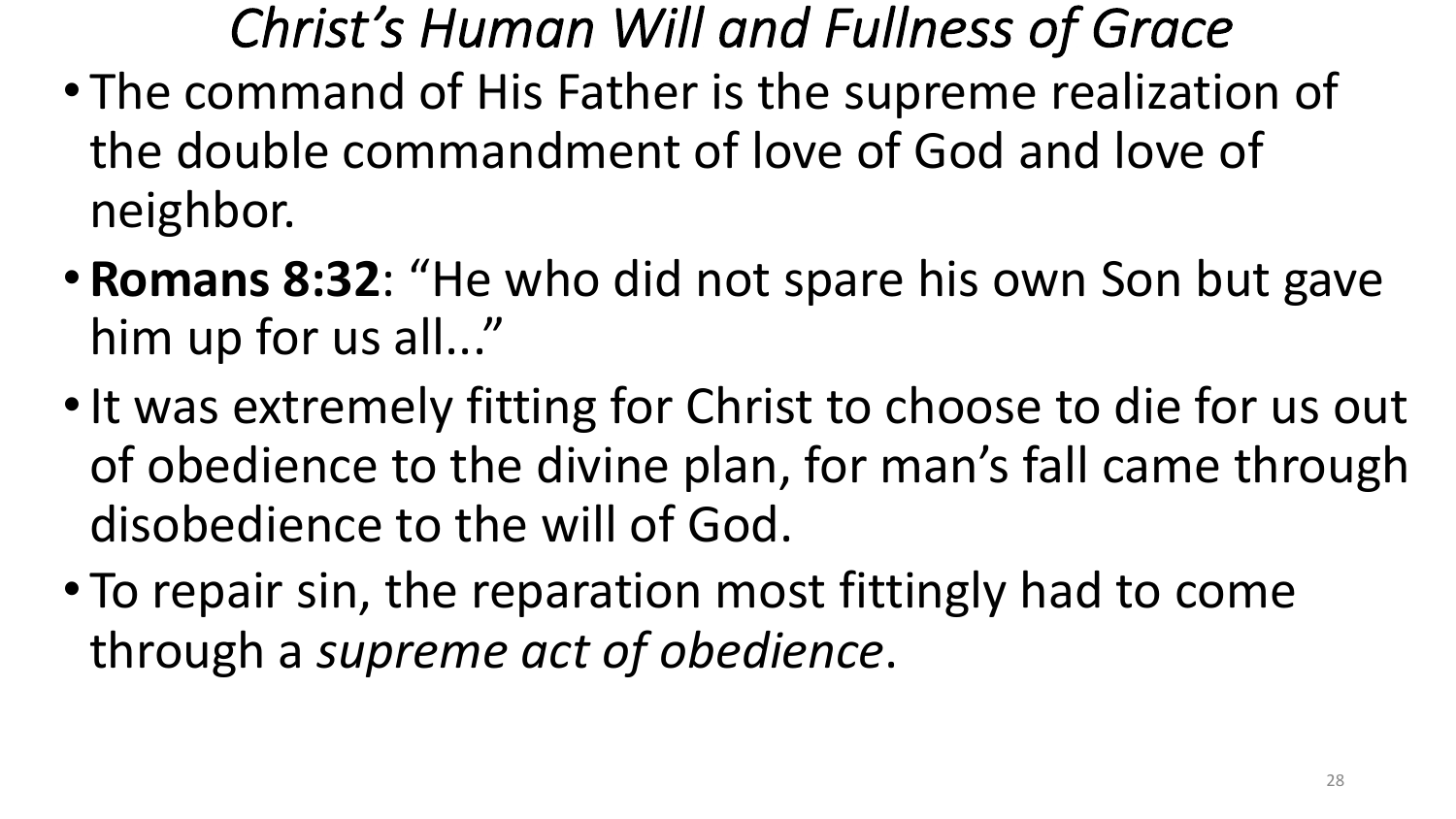- Since Christ freely chose to suffer for the sins of the whole world, every sinner is responsible for the death of Christ.
- **1 Tim 1:15**: "This is a faithful saying, and worthy of full acceptance, that Christ Jesus came into the world to save sinners; of whom I am chief."
- The *Catechism of the Council of Trent:* "sinners were the authors and the ministers of all the sufferings that the divine Redeemer endured."
- The *Catechism of the Catholic Church*: "Taking into account the fact that our sins affect Christ Himself, the Church does not hesitate to impute to Christians the gravest responsibility for the torments inflicted upon Jesus..." 29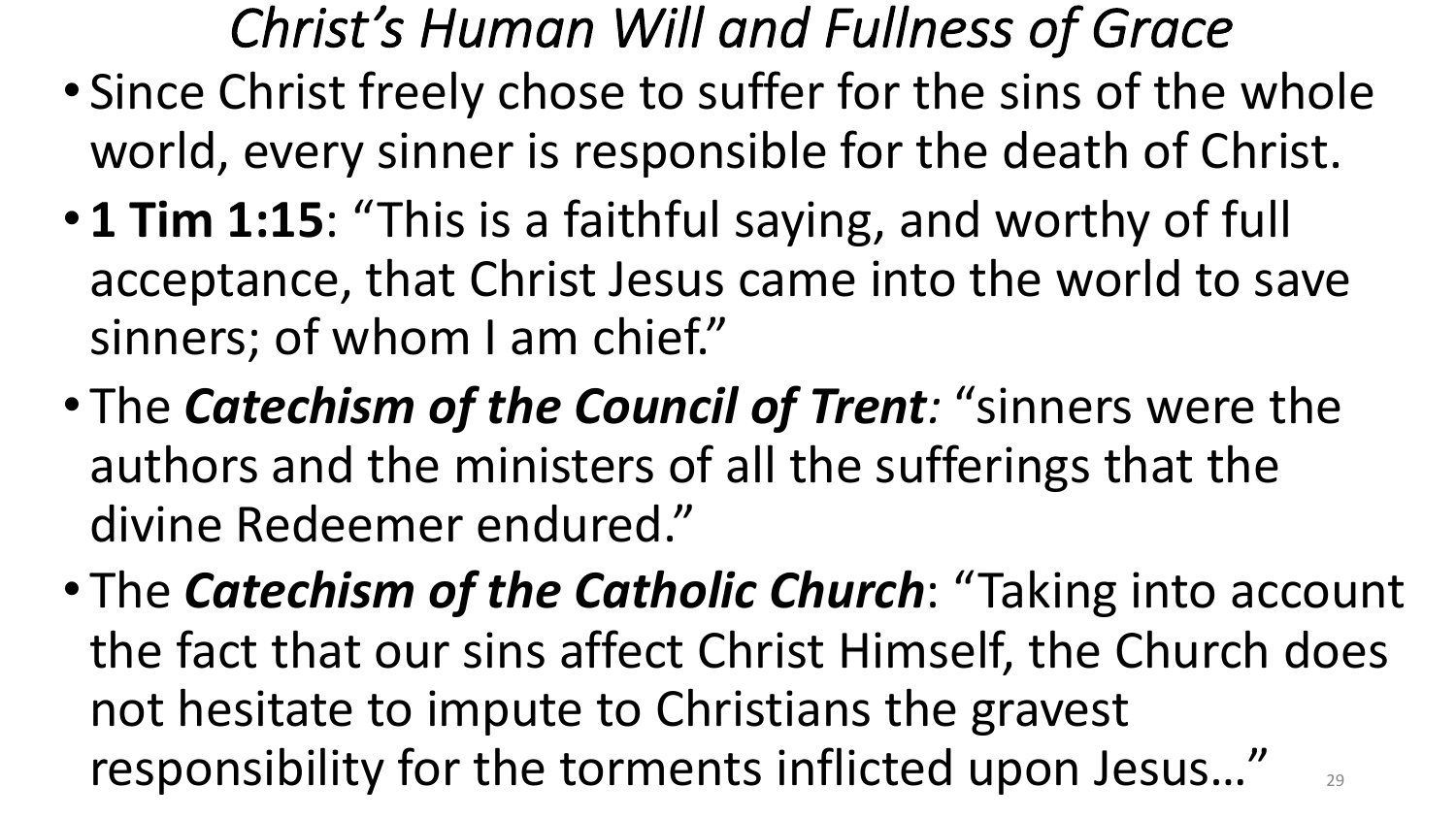• **Vatican II**: "True, the Jewish authorities and those who followed their lead pressed for the death of Christ; still, what happened in His passion cannot be charged against all the Jews, without distinction, then alive, nor against the Jews of today. Although the Church is the new people of God, the Jews should not be presented as rejected or accursed by God, as if this followed from the Holy Scriptures. . . . Besides, as the Church has always held and holds now, Christ underwent His passion and death freely, because of the sins of men and out of infinite love, in order that all may reach salvation. It is, therefore, the burden of the Church's preaching to proclaim the cross of Christ as the sign of God's all-embracing love and as the fountain from which every grace flows."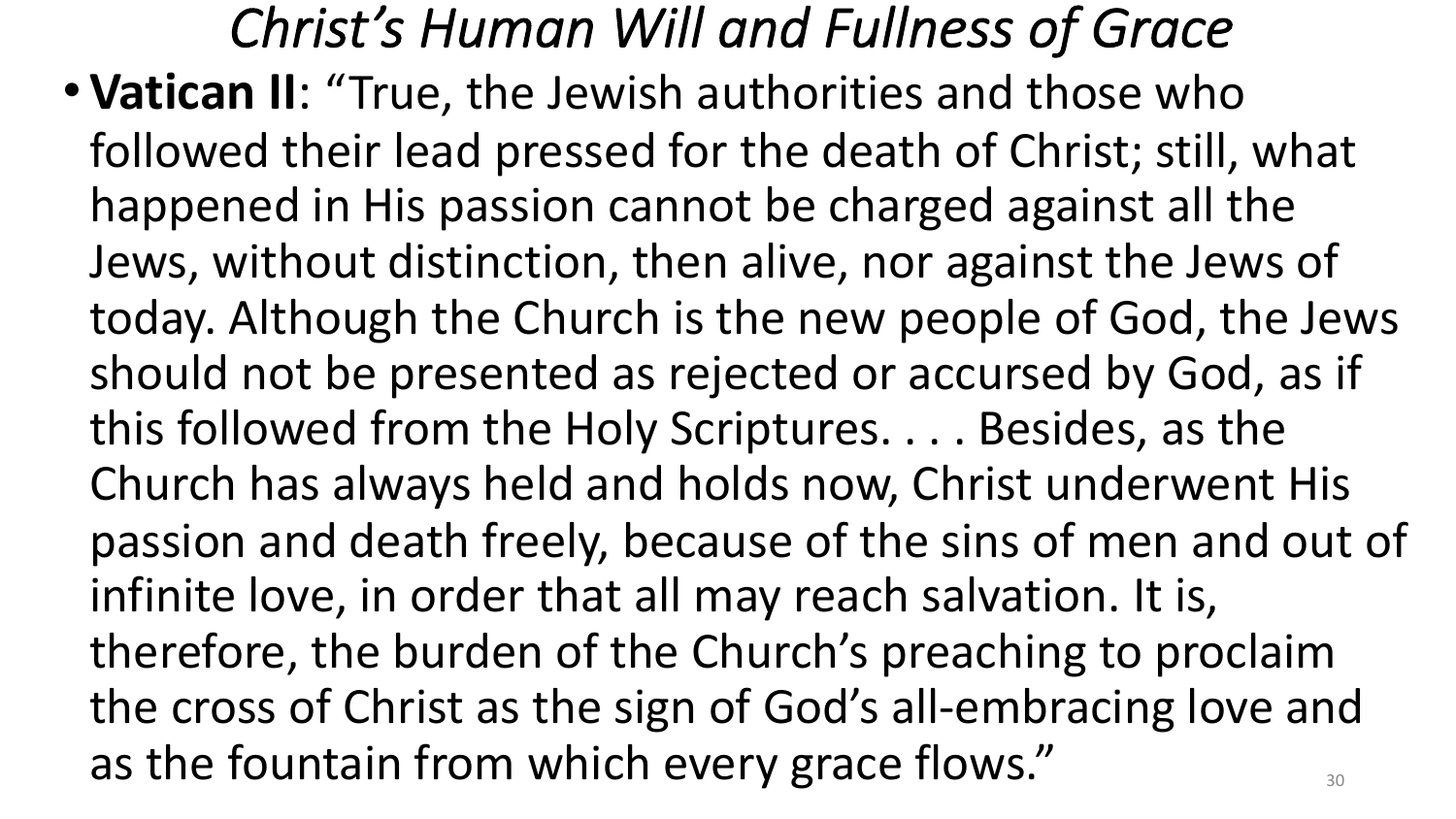- •**Isaiah 11:1–2**: "And there shall come forth a rod out of the root of Jesse, and a flower shall rise up out of his root. And the spirit of the Lord shall rest upon him: the spirit of wisdom, and of understanding, the spirit of counsel, and of fortitude, the spirit of knowledge, and of godliness. And he shall be filled with the spirit of the fear of the Lord."
- The gifts of the Holy Spirit are messianic gifts. Since they filled the soul of Jesus Christ , they also are meant to fill the souls of all the members of His Mystical Body by their assimilation with the Head. The messianic kingdom, which is the Catholic Church, is the place where the faithful can be filled with the Holy Spirit and His sevenfold gifts.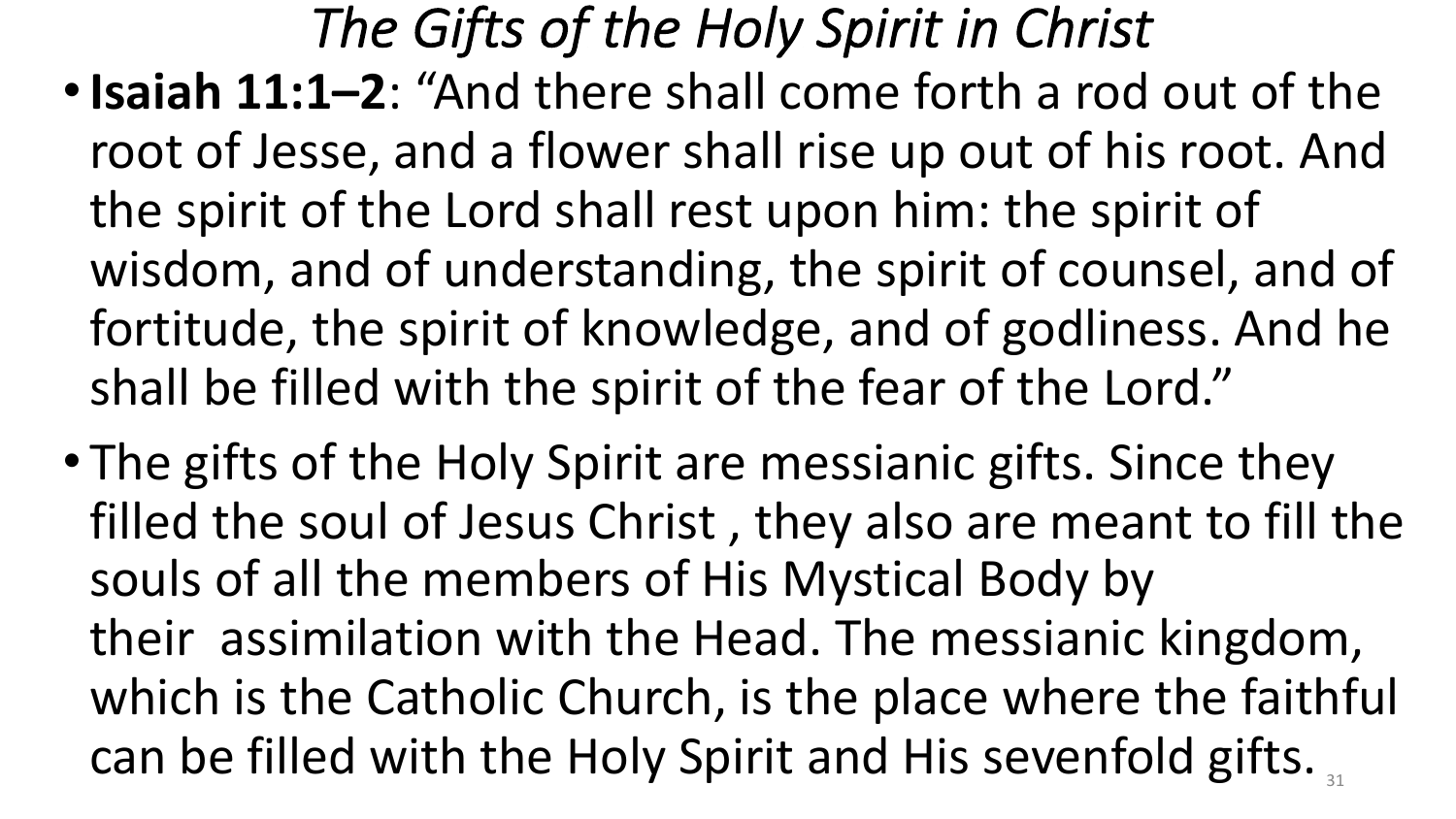- The purpose of the seven gifts of the Holy Spirit is to **enable us to be docile to the inspirations** of the Holy Spirit.
- The *Catechism of the Catholic Church*: "[The gifts are] permanent dispositions which **make man docile** in following the promptings of the Holy Spirit."
- These dispositions are like the sails of a ship that are sensitive to movements of actual grace.
- The faithful need these special insights and strengths that lead them directly and securely to do God's will.
- The gifts are in all who are in a state of grace and they grow with the increase of sanctifying grace.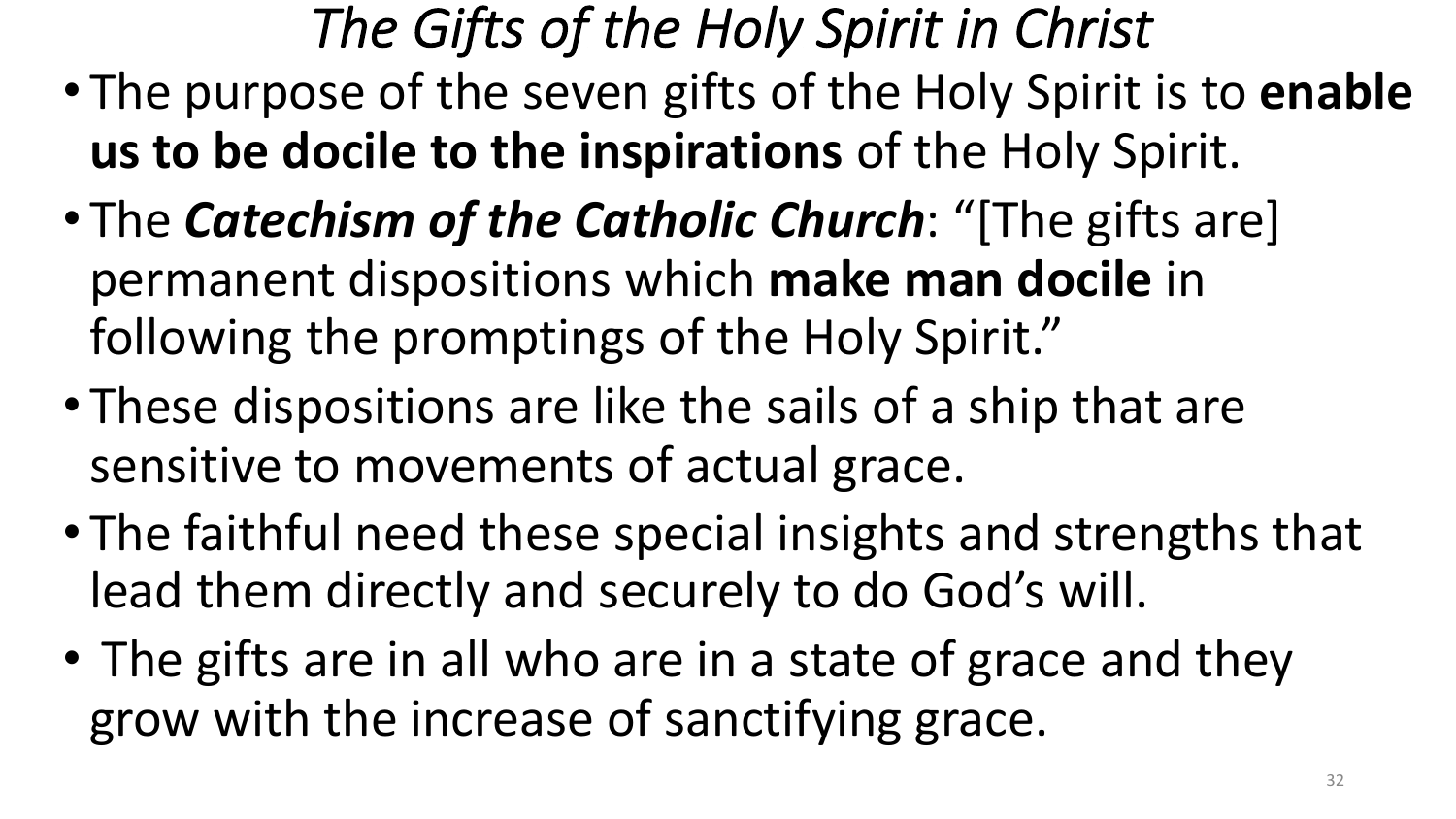- St. Augustine makes a connection between the seven **beatitudes** in Matthew 5:3–9 and the seven **gifts of the Holy Spirit** in Isaiah 11:2.
- The beatitudes promote heroic ideals that can only be achieved by docility to the inspirations of the Holy Spirit.
- The gifts of the Holy Spirit are realized in Christ in the greatest possible measure.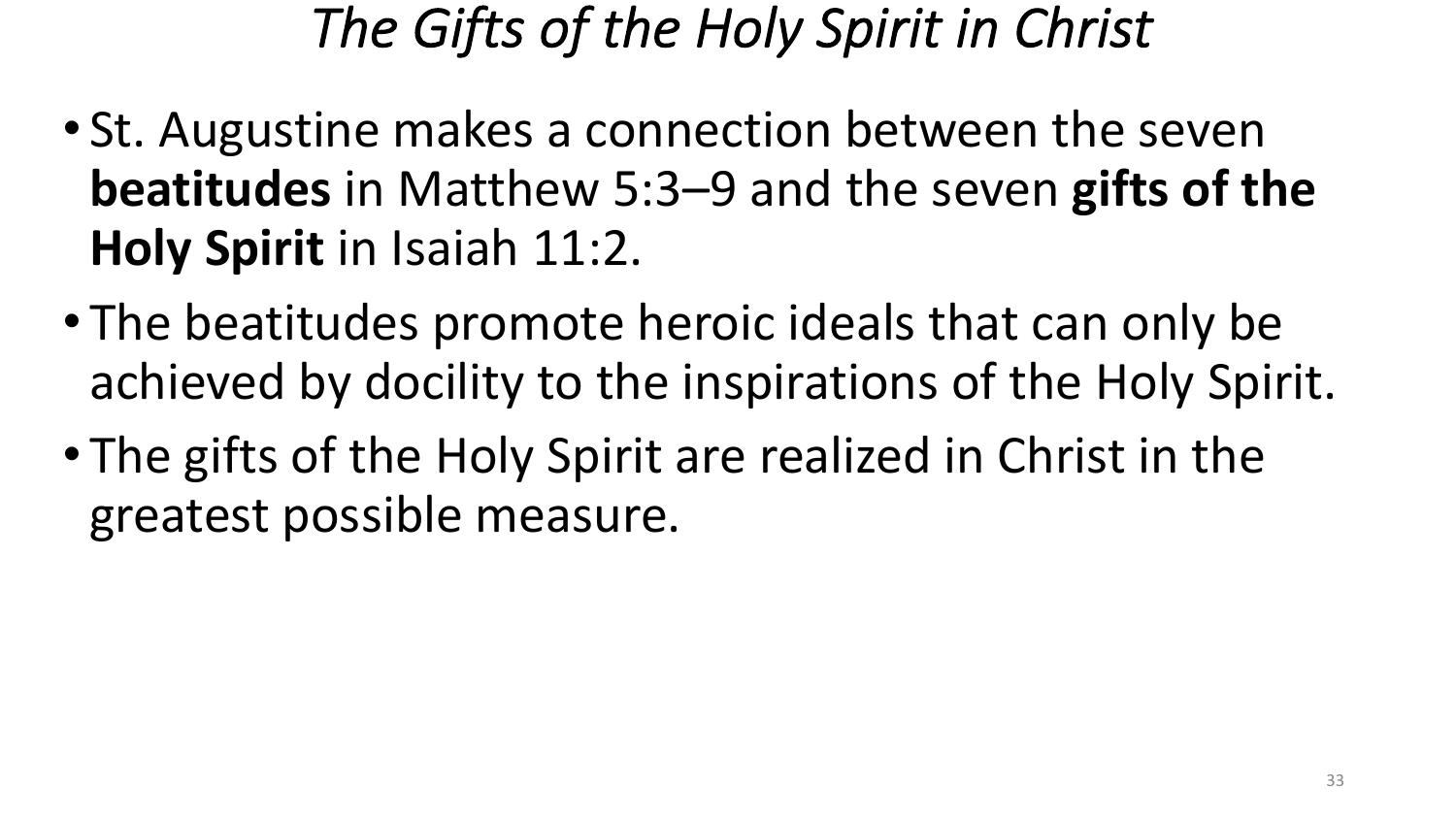- The fear of the Lord makes us docile to the graces to fear to offend God through sin, to avoid the near occasions of sin, and to cling to God and His commandments because He is so good.
- •**Isaiah 53:6**: "But he was wounded for our transgressions, he was bruised for our iniquities; upon him was the chastisement that made us whole, and with his stripes we are healed." Christ's Passion was the supreme recognition of the Lordship of God.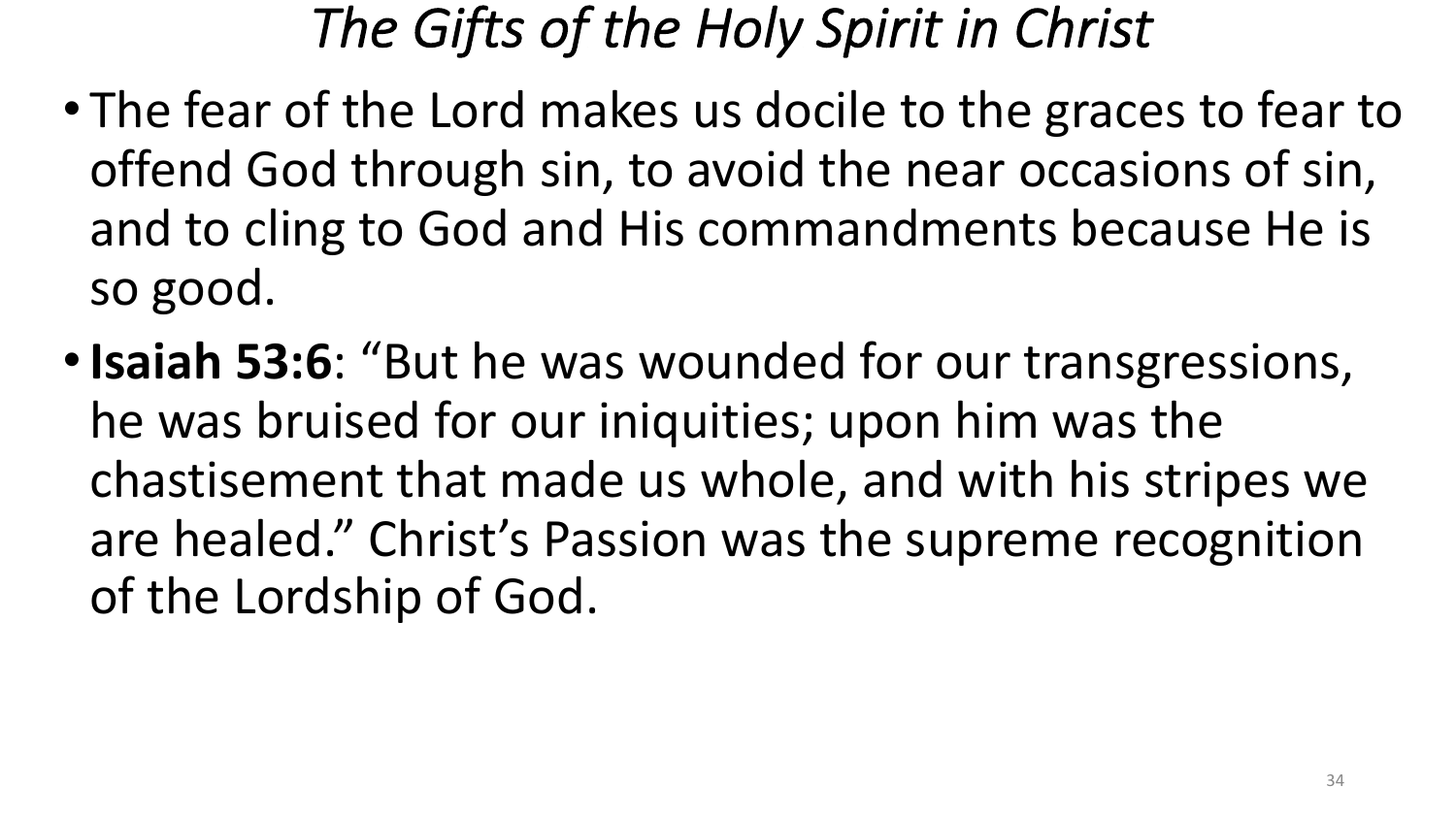- **Fear of the Lord** is associated with the beatitude of **poverty of spirit**.
- Fear of the Lord leads one to not be led into sin because of temporal goods. Christ in Gethsemane and on Calvary, obedient unto death for the sins of mankind, is the perfect archetype of filial fear of the Lord.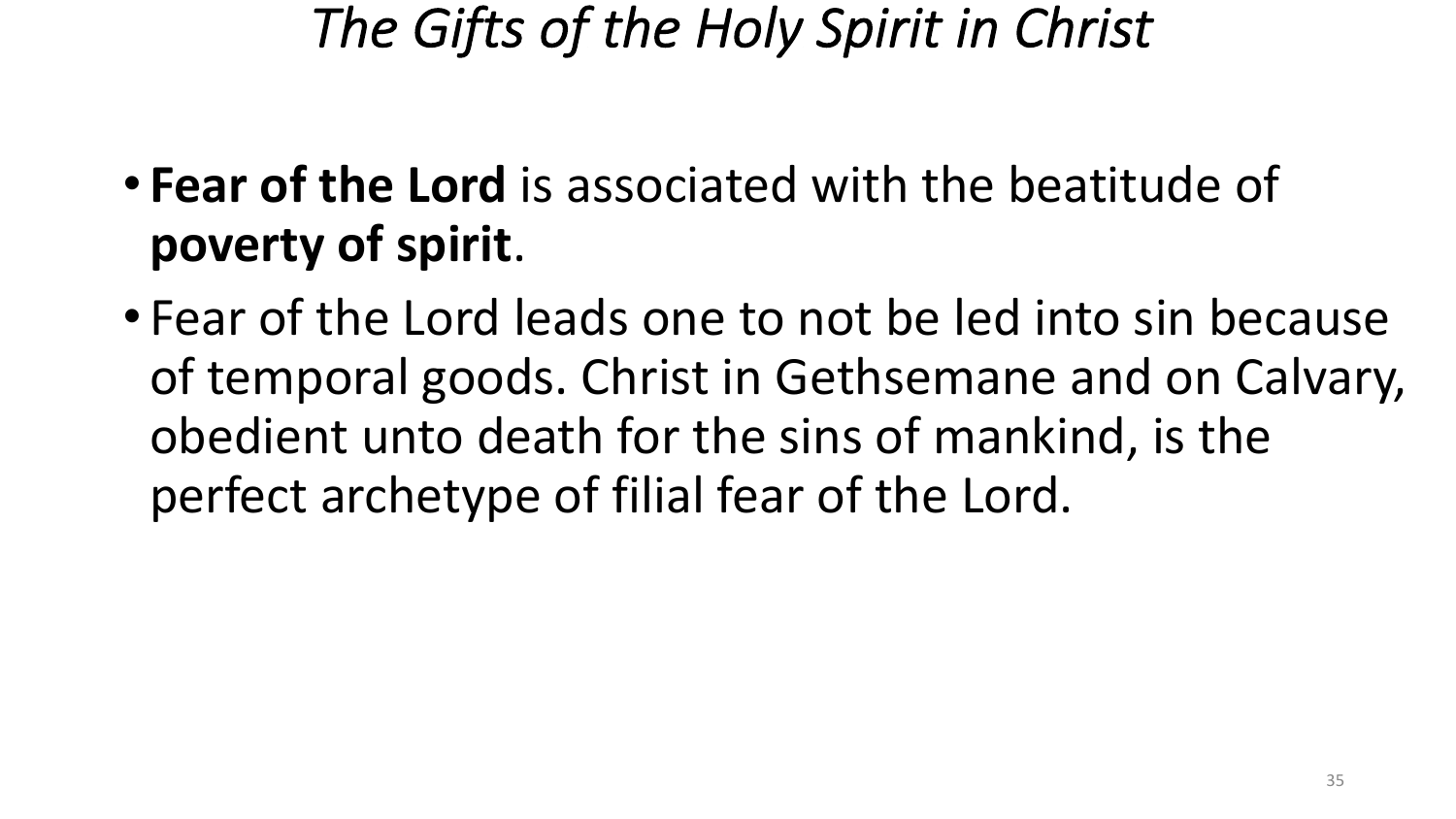- Piety is the gift of reverence for God as our Father. It is expressed in prayer and in fraternal charity towards God's children.
- The close relation between piety and filial fear is seen in the fact that the Hebrew text of Isaiah 11:1–2 lists the fear of the Lord twice and the Septuagint refers to the second as piety.
- **Mark 14:36**: "Abba, Father, all things are possible to thee; remove this cup from me; yet not what I will, but what thou wilt."
- The gift of piety is to enter into this filial sense of Jesus.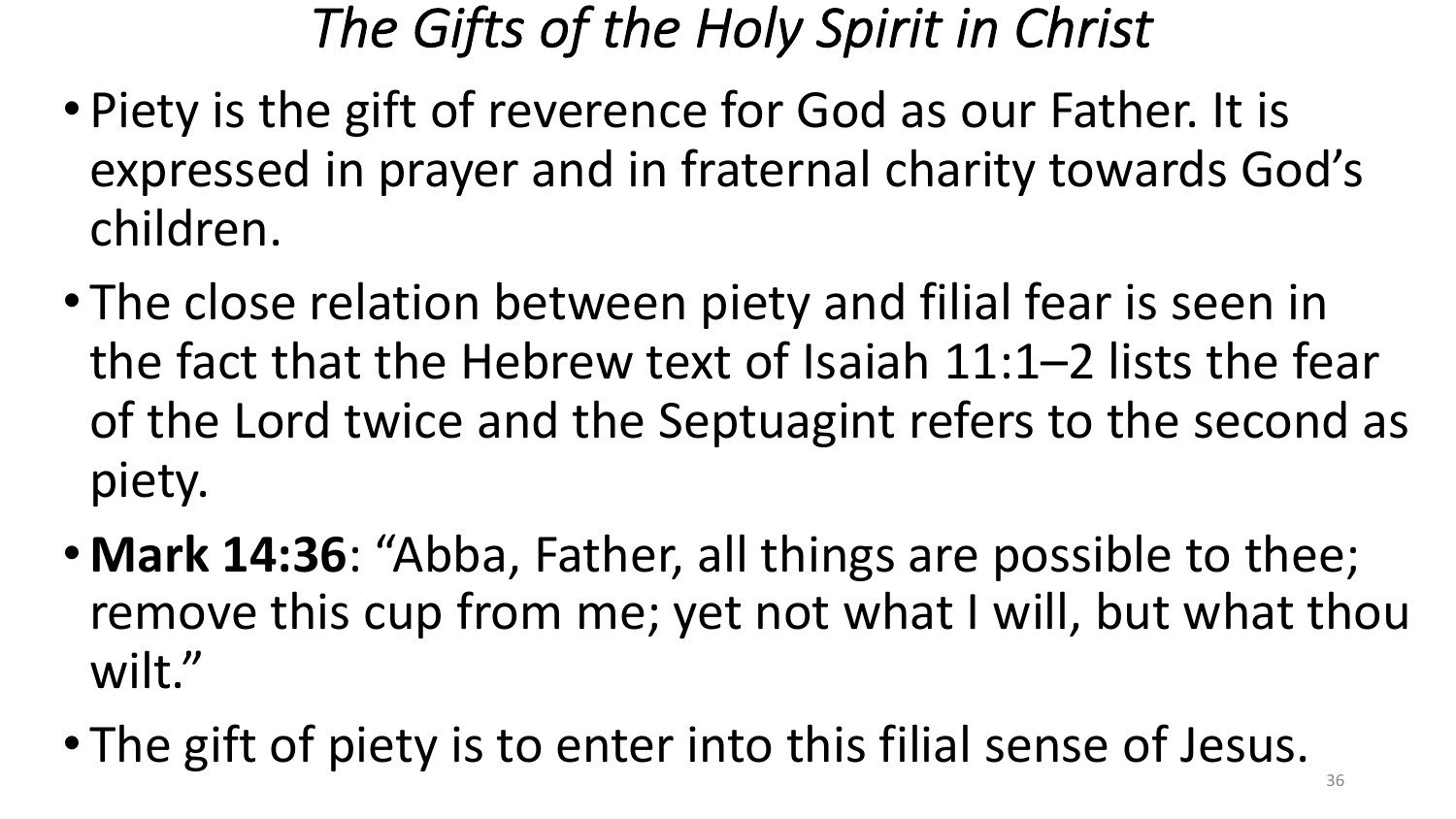- The **gift of piety** is connected to the beatitude: "**Blessed are the meek**, for they shall inherit the earth."
- **Meekness** is submission to men out of reverence for God. **Piety** helps us to reverence authority as coming from God and to recognize others as sons of the Father.
- Moses was called the meekest of men because he was not puffed up by the height of his revelation.
- Christ was silent and allowed Himself to be sent to the slaughter for the sins of His brethren and the glory of His Father's name.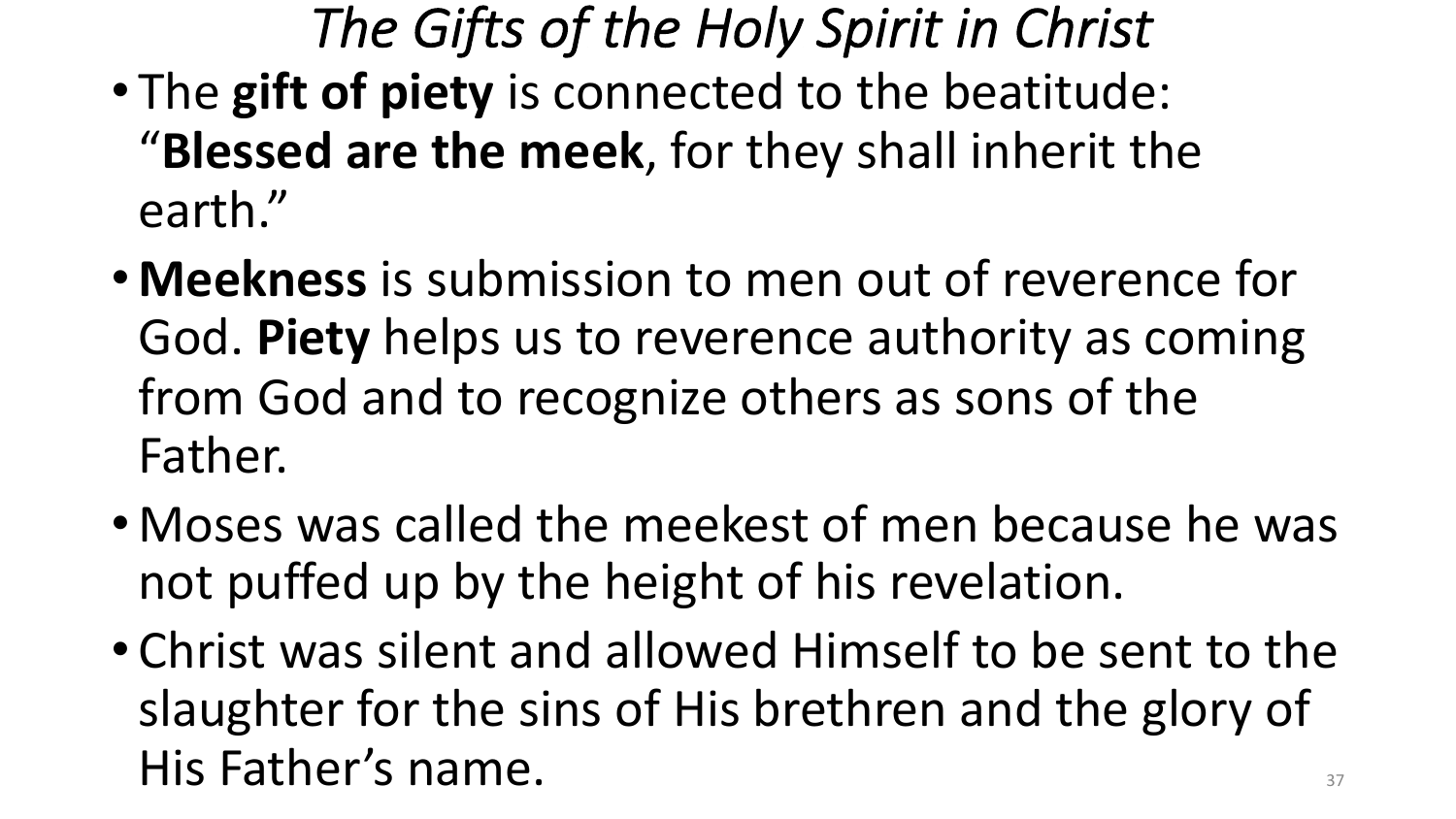- •**Fortitude** is a **virtue** and a **gift** of the Holy Spirit.
- •As a **virtue**, it is the perfect mean established by reason between fear and audacity.
- The **gift** is from the Holy Spirit and involves standing firm in the face of seemingly insuperable difficulties.
- **Luke 4:1**: "Jesus, full of the Holy Spirit," went to the desert to fast and pray for forty days and be tempted by the devil.

•Jesus chose to submit to the deepest suffering in His Passion. "My Father, if it be possible, let this cup pass from me; nevertheless, not as I will, but as thou wilt."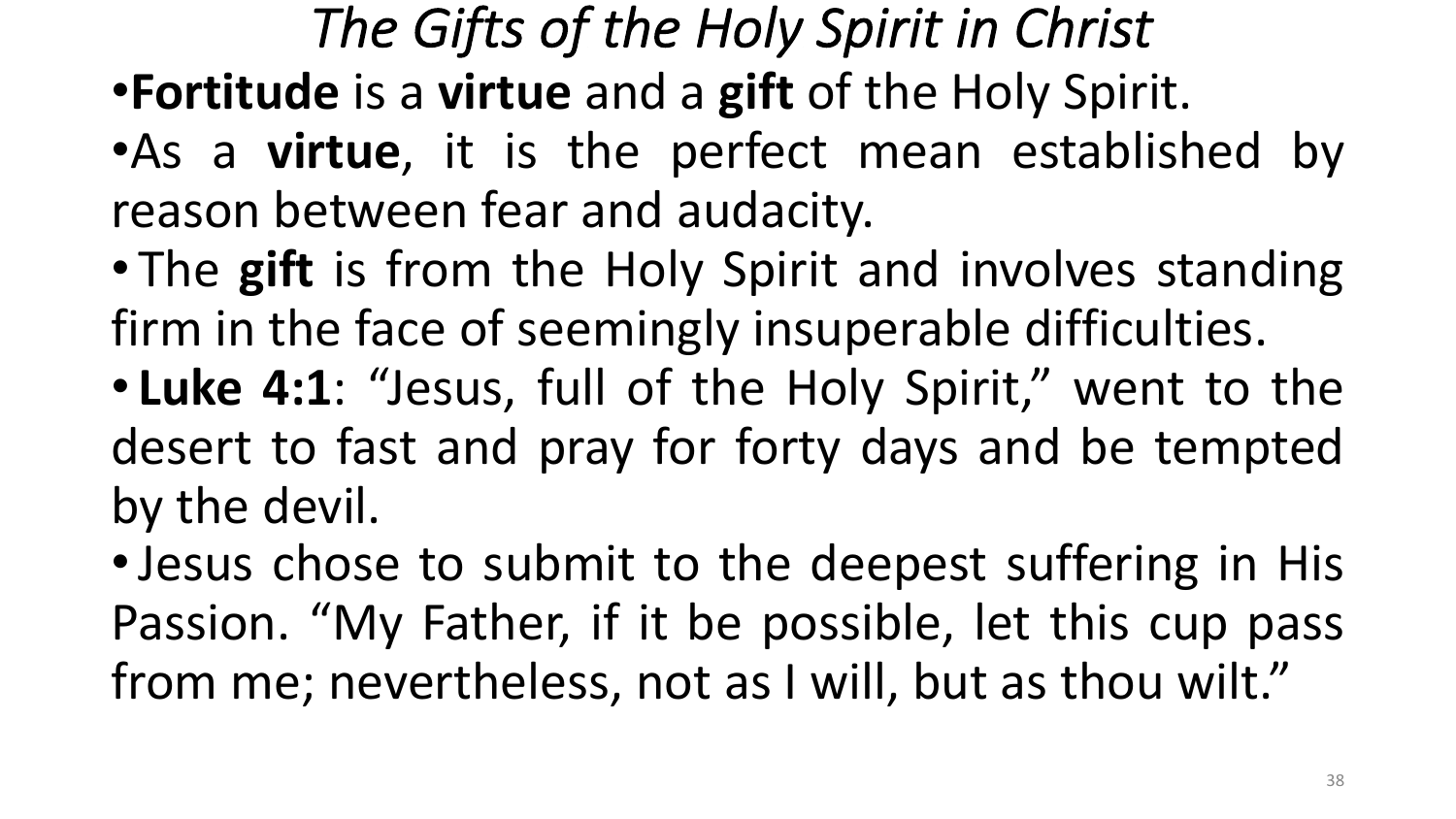- **Fortitude** is associated with **the beatitude of those who "hunger and thirst for righteousness**."
- **St. Teresa of Avila**: "Those who want to journey on this road and continue until they reach the end, which is to drink from this water of life, . . . must have a *great and very determined determination to persevere until reaching the end, come what may*, happen what may, whatever work is involved, whatever criticism arises, whether they arrive or whether they die on the road, or even if they don't have courage for the trials that are met, or if the whole world collapses."
- **Jesus' last words**: "I thirst!" followed by "It is finished." Fortitude brings the thirst for doing God's will to the end.  $\frac{1}{39}$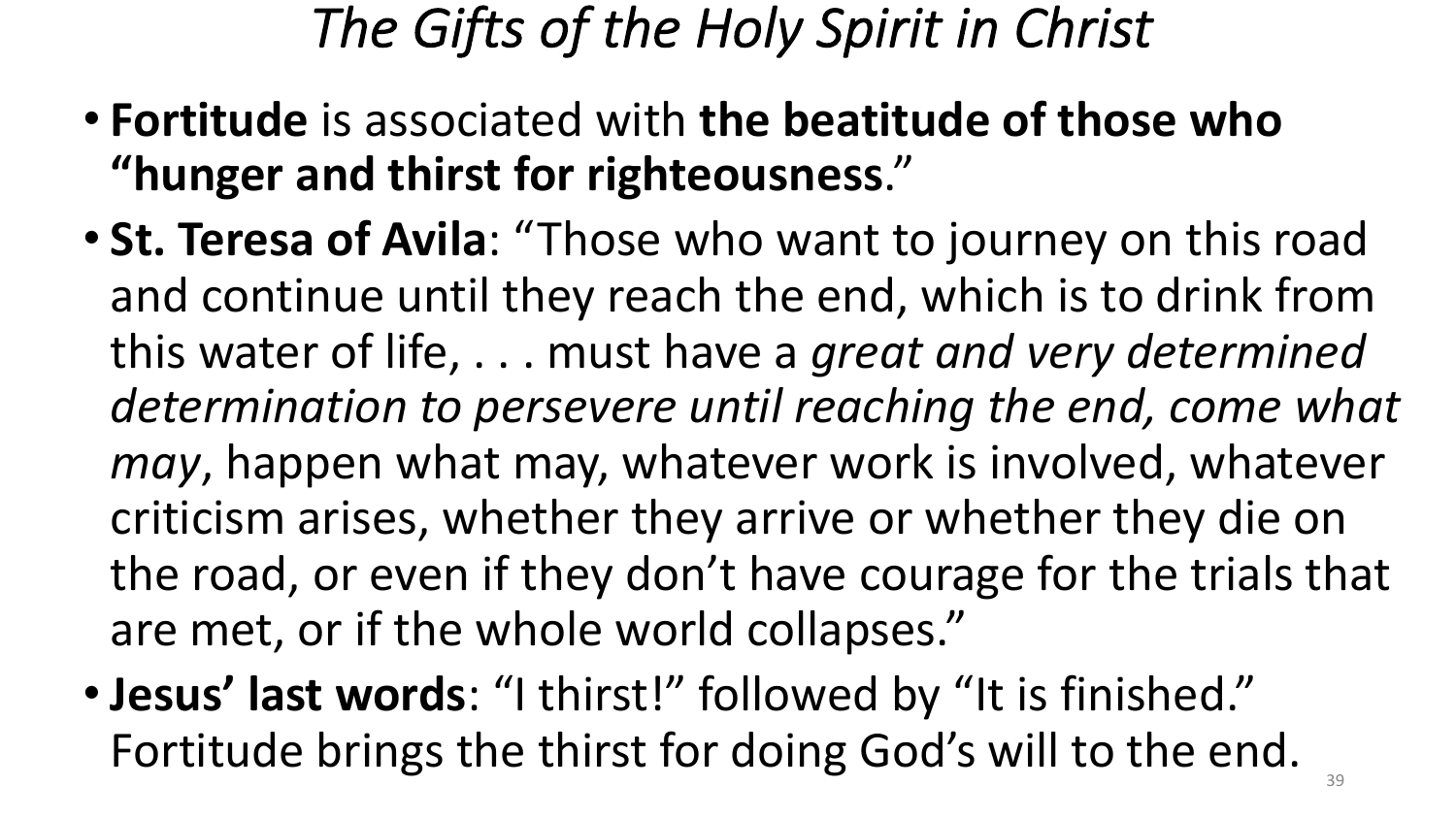- The **gift of knowledge** helps to judge with regard to creatures, especially the human heart. **Jeremiah 17:9**: "The heart is deceitful above all things, and desperately corrupt; who can understand it?"
- To see that "**all is vanity**" (**Qohelet**) is from the gift of knowledge, as is the ability **to see all created realities as images of God**.
- **St. Francis of Assisi**: "Praised be You my Lord **with all Your creatures**, especially Sir Brother Sun, Who is the day through whom You give us light. And he is beautiful and radiant with great splendor, of You Most High, he bears the likeness. . . . Praised be You, my Lord, through Sister Water, who is very useful and humble and precious and chaste. . . . Praised be You, my Lord, through our sister Bodily Death, from whom no one living can escape."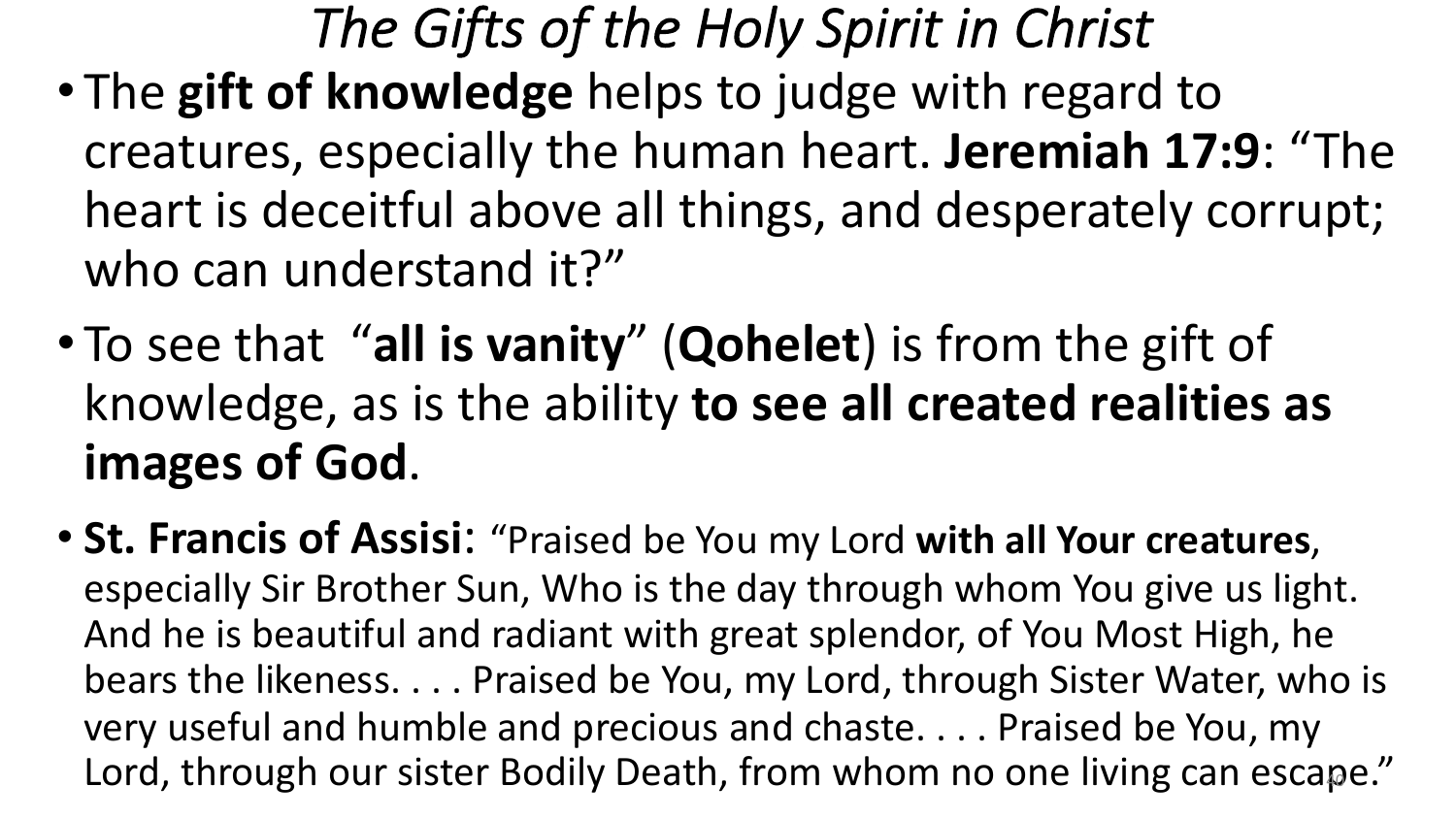- Christ excelled in the gift of knowledge, by which He knew all the secrets of hearts. As St. John says (John 2:25), "He knew all men and needed no one to bear witness of man; for *he himself knew what was in man*."
- Christ during His temptations in the desert knew the importance of preferring supernatural goods to bread, vainglory, and temporal power.
- Christ shows the beauty of the material world above all in the institution of the sacraments, in which He endowed material and sensible things with a supernatural power.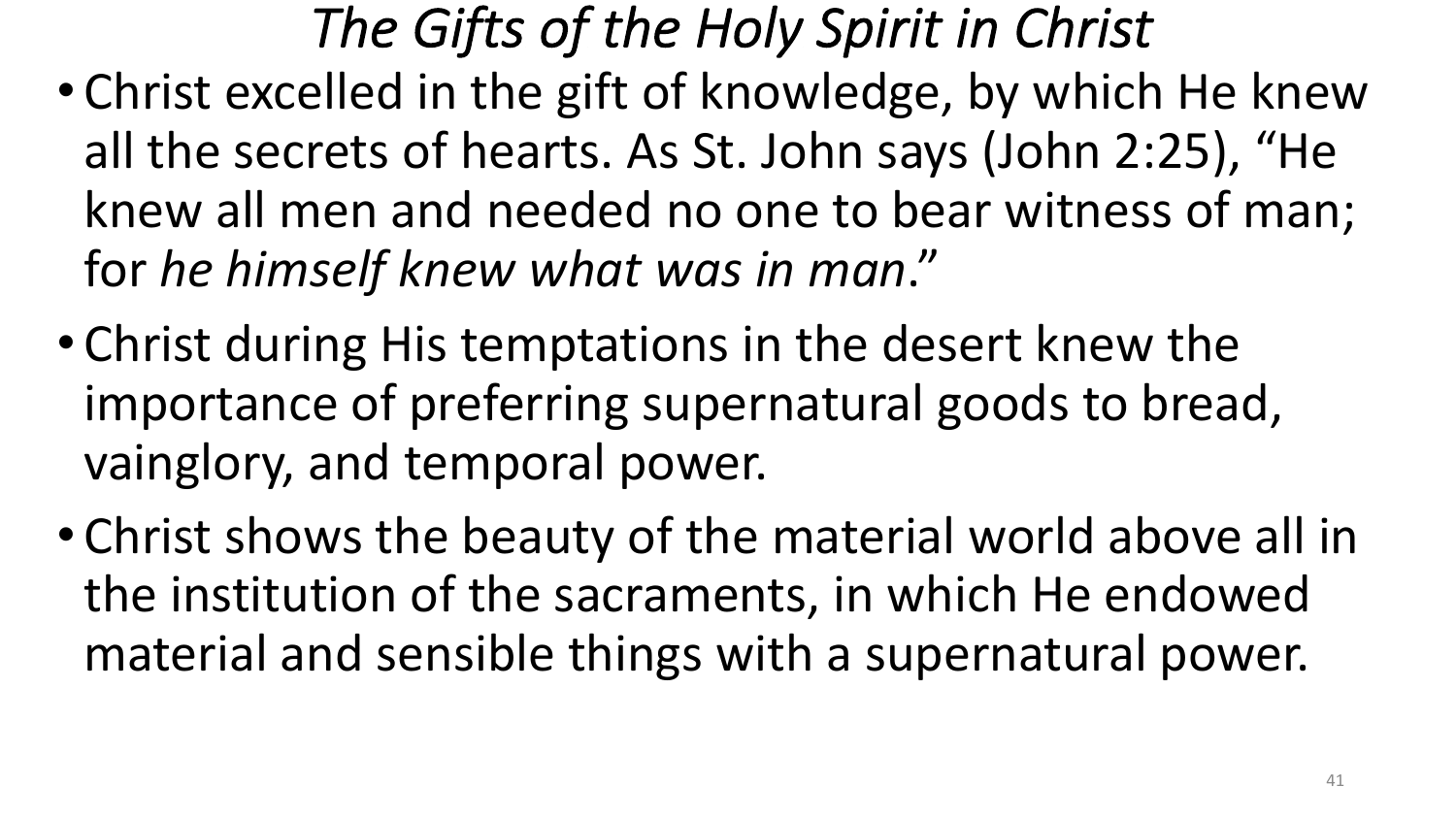- The **gift of knowledge** is associated with the **beatitude of those who mourn**, especially for sin.
- The greatest act of mourning was Christ in Gethsemane, where He sweat blood because of this most heroic exercise of the gift of knowledge, seeing the "deceit" of the heart in all human sin throughout history.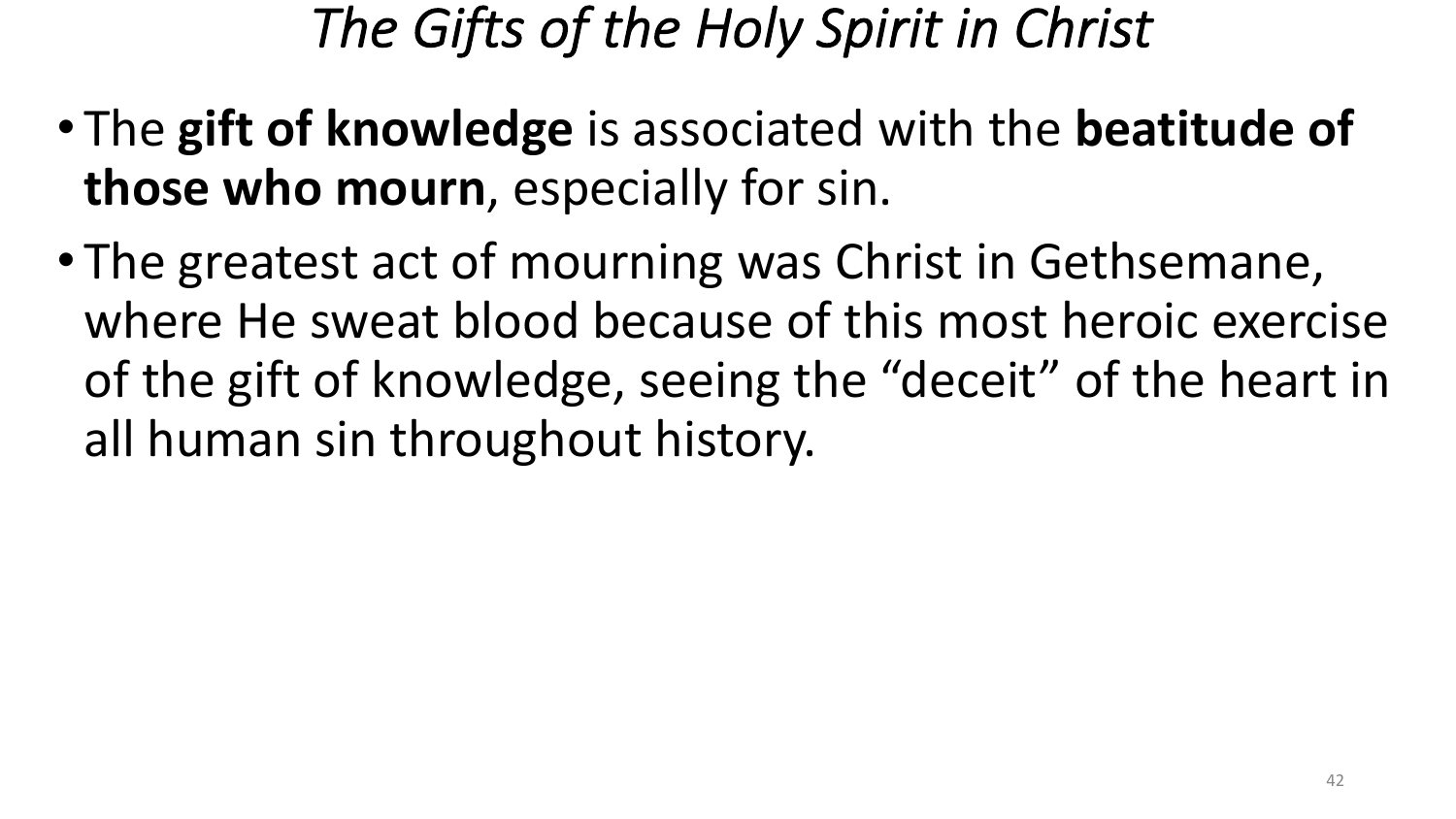- The **gift of counsel** helps the soul to be guided by the Holy Spirit in the actions of life, especially in important decisions.
- For example, after the Baptism He is impelled by the Spirit to go to the desert to be tempted. He thus shows Himself supremely docile to the promptings of the Spirit. We see this docility to the Spirit above all in Christ's "hour," when, "through the eternal Spirit," He "offered himself without blemish to God" (Heb 9:14).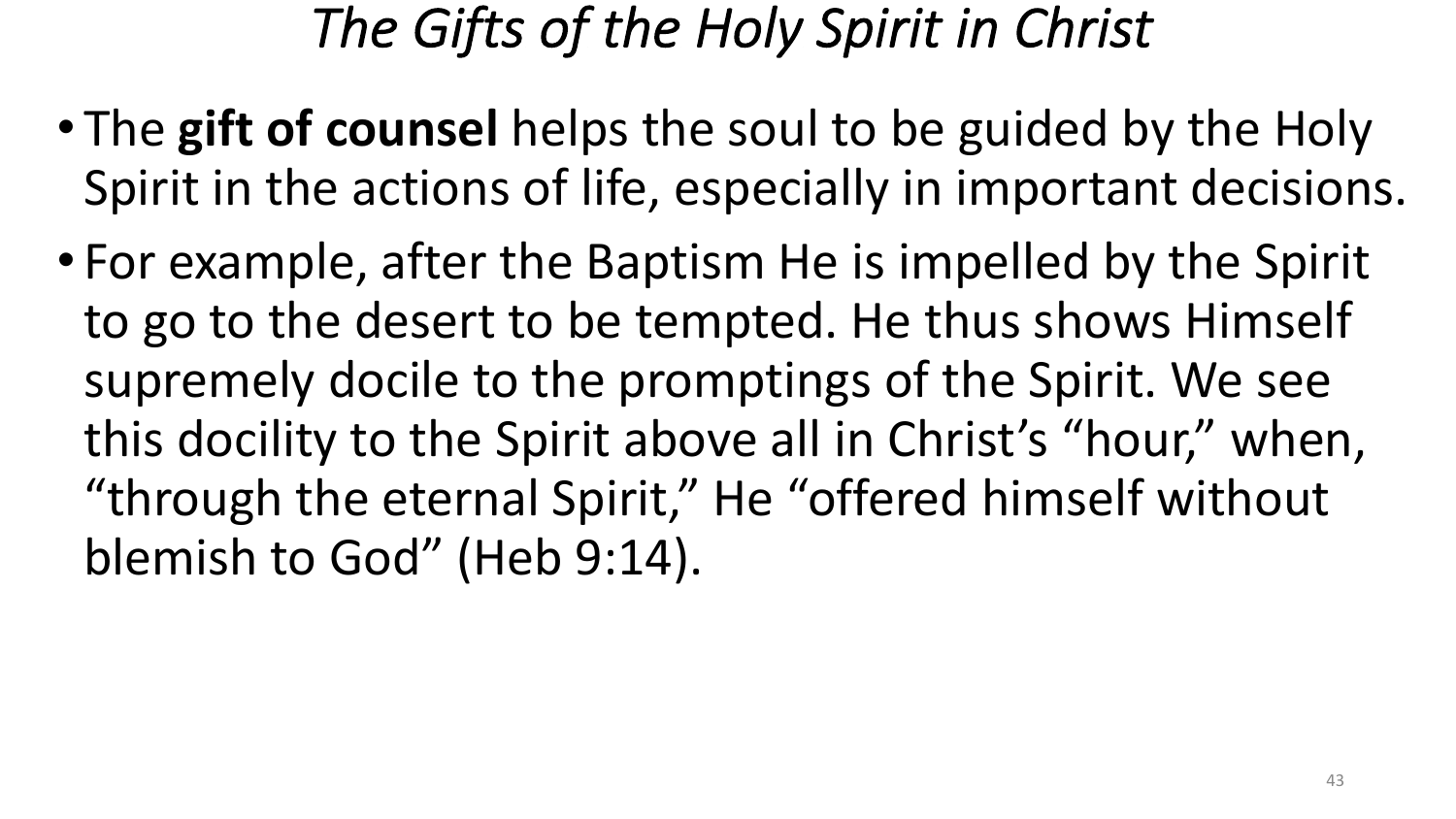- The gift of counsel is related to the **beatitude of the merciful**: Blessed are the merciful, for they shall obtain mercy."
- Counsel helps the saints to direct their works of mercy in accordance with God's hidden plan.
- The greatest work of mercy in the history of the world is Christ's oblation of Himself in His Passion, from the institution of the Eucharist to His dying on the Cross.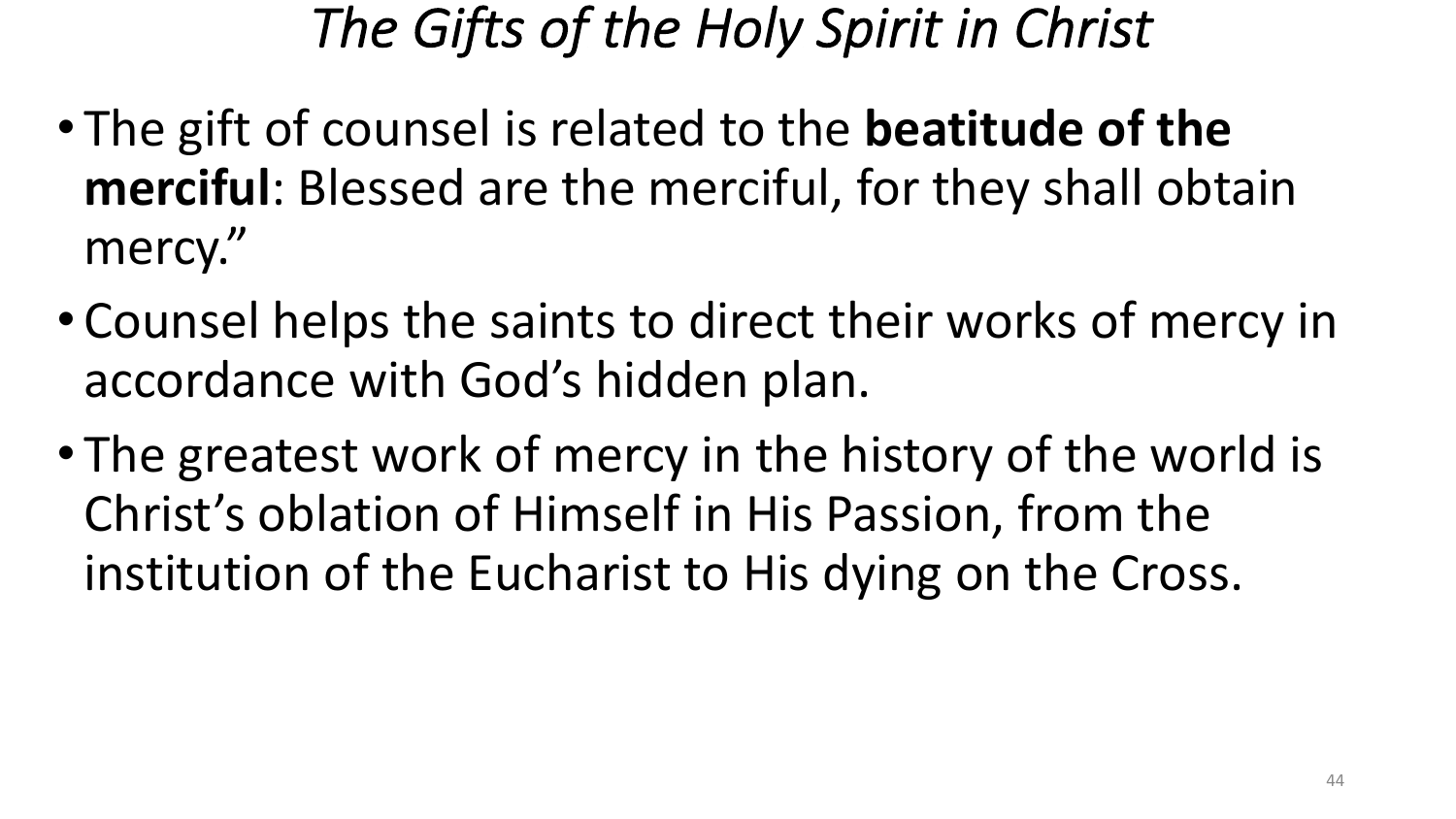- •The **gift of understanding** deepens our penetration of the truths of faith. It enables us to savor and deeply grasp the mystery, illuminating the darkness of faith.
- •This gift enables simple and yet holy souls to have a deeper sense of the truths of faith than theologians who are less holy.
- •The saints are best able to detect heresies by a kind of spiritual smell—the "Catholic nose."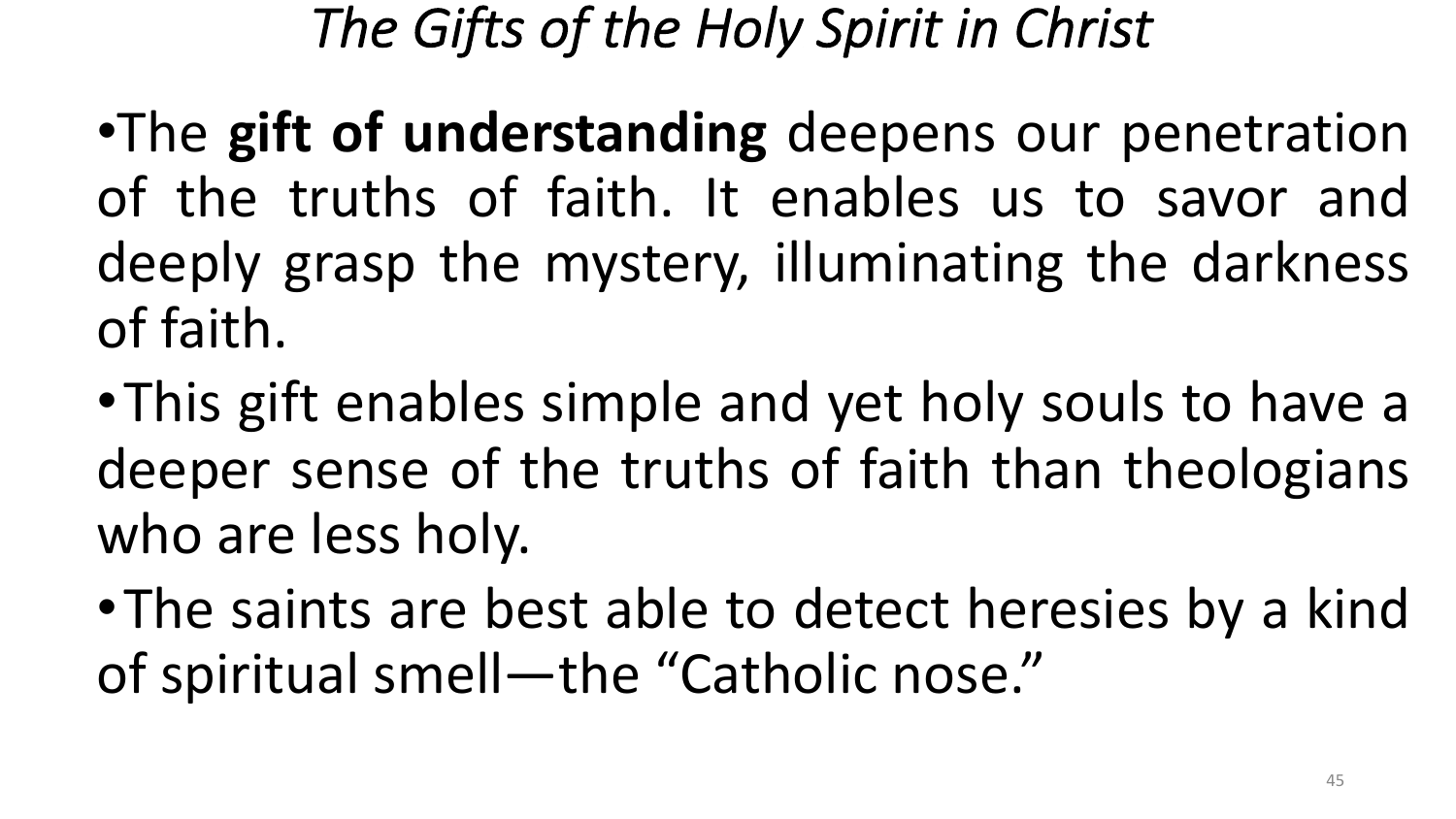- The prophets are the great exemplars of the gift of understanding.
- St. Paul speaks of his gift of understanding of the mystery of Christ (Eph 3:4). He urged the faithful to aspire to the fullness of understanding in Christ.
- Jesus has the absolute fullness of the gift of understanding. Already when He was twelve, "all who heard him were amazed at his understanding" (Luke 2:47).
- This gift is connected with the **beatitude of the pure of heart**: "Blessed are the pure in heart, for they shall see God." Purity of heart consists of seeking God's glory above all and in everything through charity.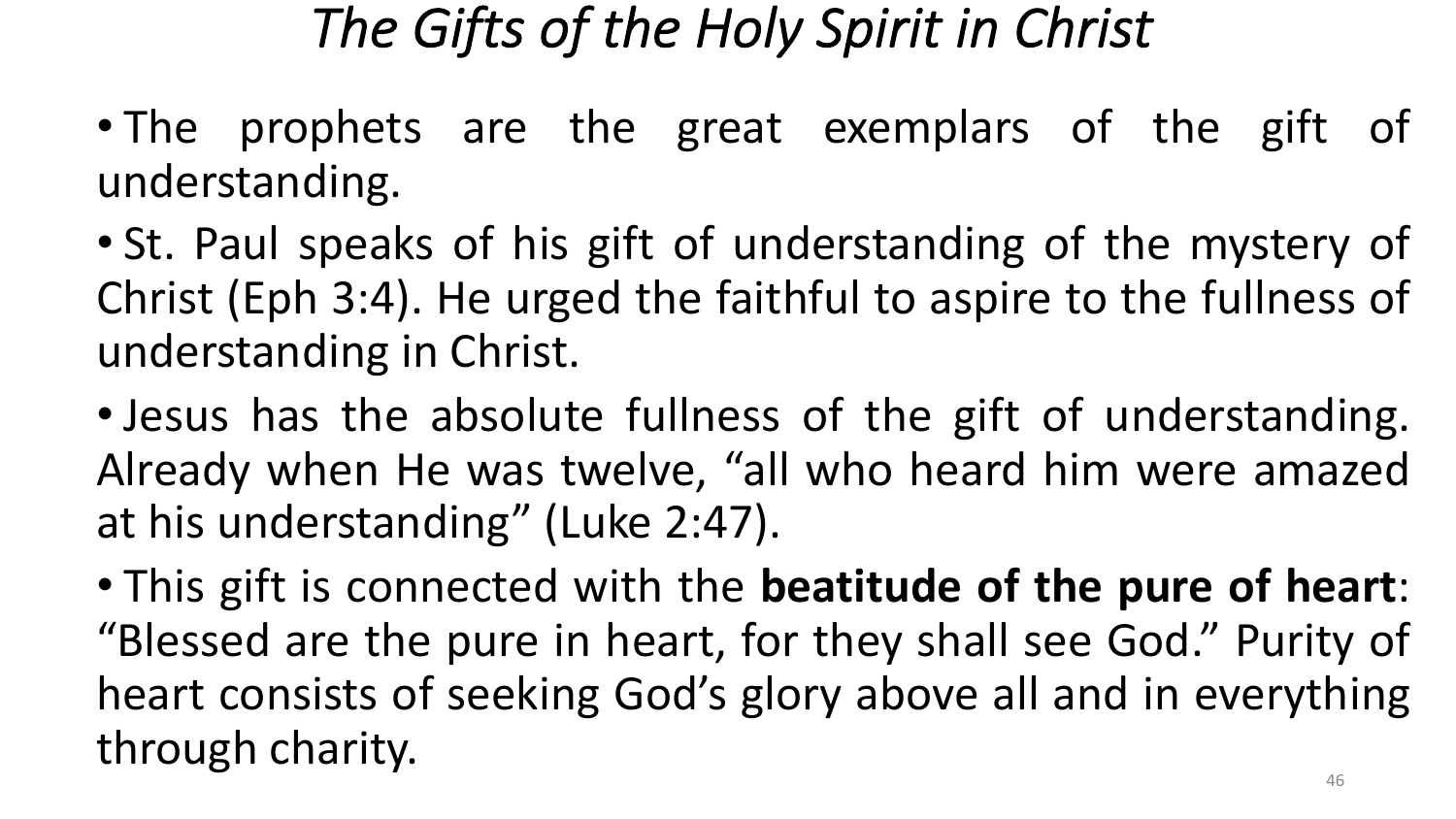•The greatest of the gifts of the Holy Spirit is wisdom, which is the ability to judge and order all things rightly.

• Aristotle says that the wise man habitually judges all things in the light of first principles, and **ultimately in the light of God.**

•It gives us a supernatural understanding of human suffering and sin.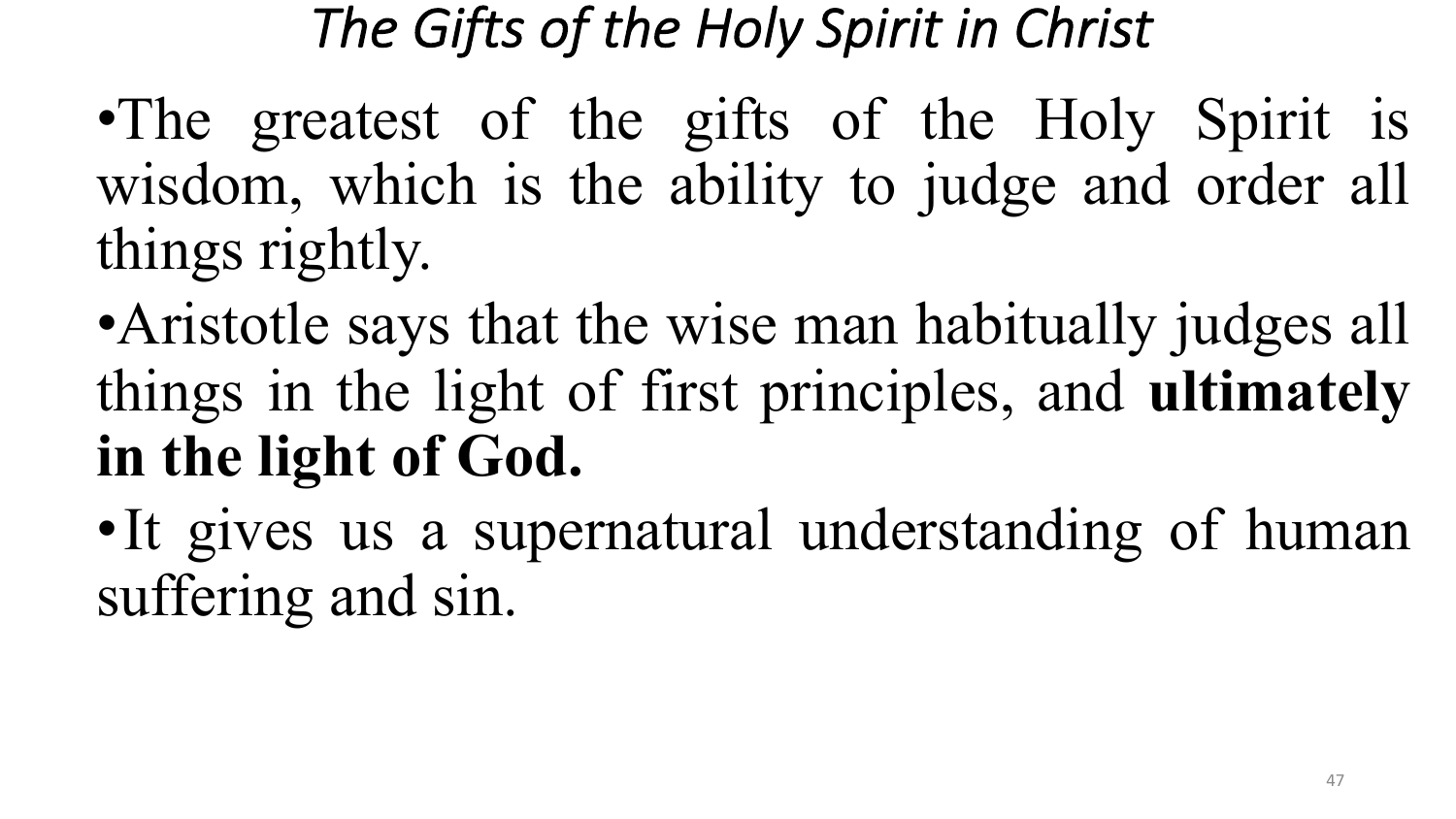- •**Wisdom** is brought to its culmination by the Incarnation and Passion of Christ.
- After the Incarnation, wisdom is the ability to see all things in the light of the revelation of the Messiah, and especially His Paschal mystery.
- •The gift of wisdom enables its recipients to see a participation of the Cross of Christ in every human suffering.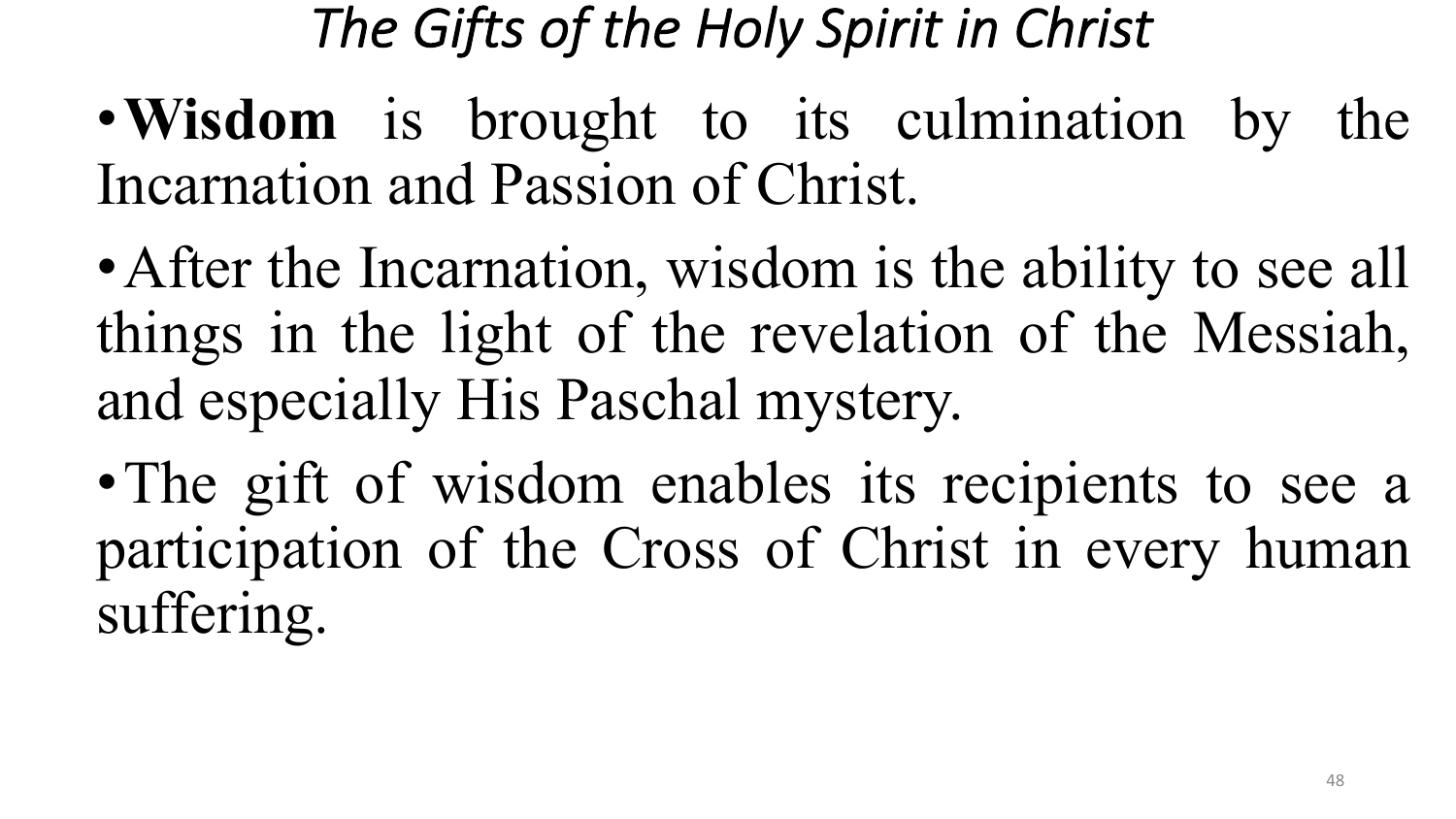**1 Cor 1:21–24**: "For since, in the wisdom of God, the world did not know God through wisdom, it pleased God through the folly of what we preach to save those who believe. For Jews demand signs and Greeks seek wisdom, but we preach Christ crucified, a stumbling block to Jews and folly to Gentiles, but to those who are called, both Jews and Greeks, Christ the power of God and the wisdom of God."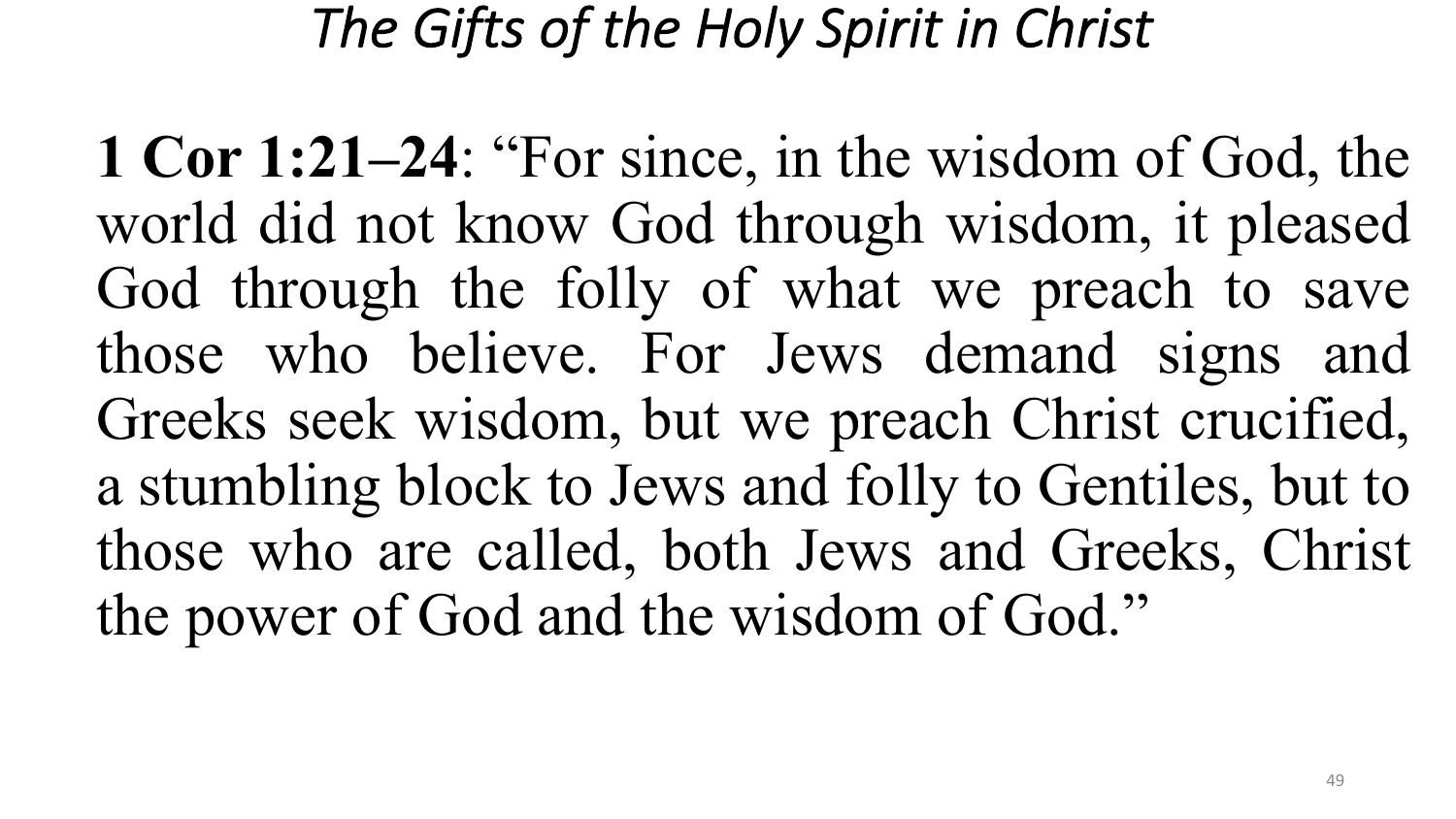**1 Cor 1:26–2:16**: "For consider your call, brethren; not many of you were wise according to worldly standards, not many were powerful, not many were of noble birth; but God chose what is foolish in the world to shame the wise. . . Yet among the mature we do impart wisdom, although it is not a wisdom of this age or of the rulers of this age, who are doomed to pass away. But we impart a secret and hidden wisdom of God, which God decreed before the ages for our glorification. None of the rulers of this age understood this; for if they had, they would not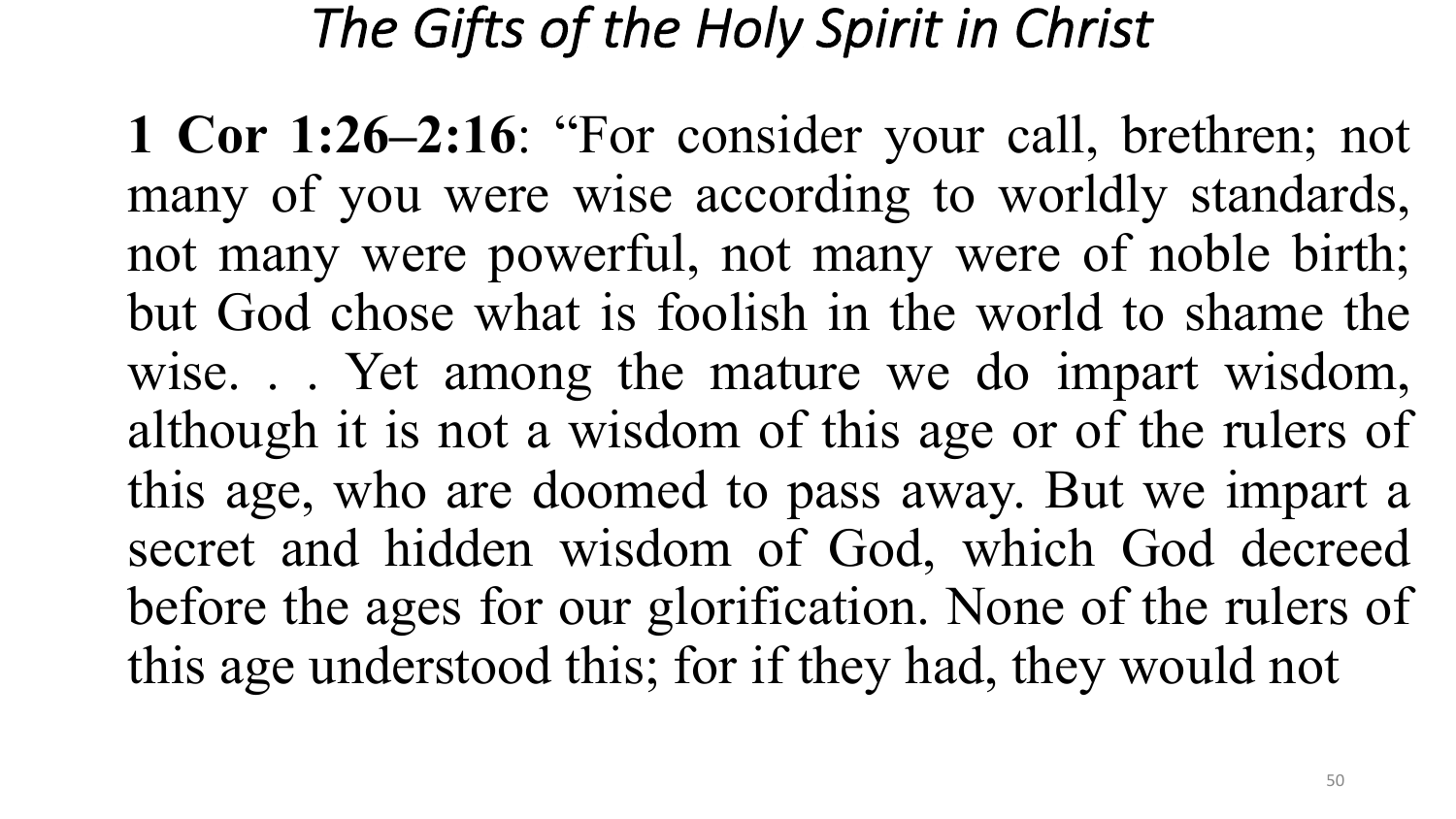have crucified the Lord of glory. . . . And we impart this in words not taught by human wisdom but taught by the Spirit, interpreting spiritual truths to those who possess the Spirit. The unspiritual man does not receive the gifts of the Spirit of God, for they are folly to him, and he is not able to understand them because they are spiritually discerned. The spiritual man judges all things, but is himself to be judged by no one. 'For who has known the mind of the Lord so as to instruct him? But we have the mind of Christ."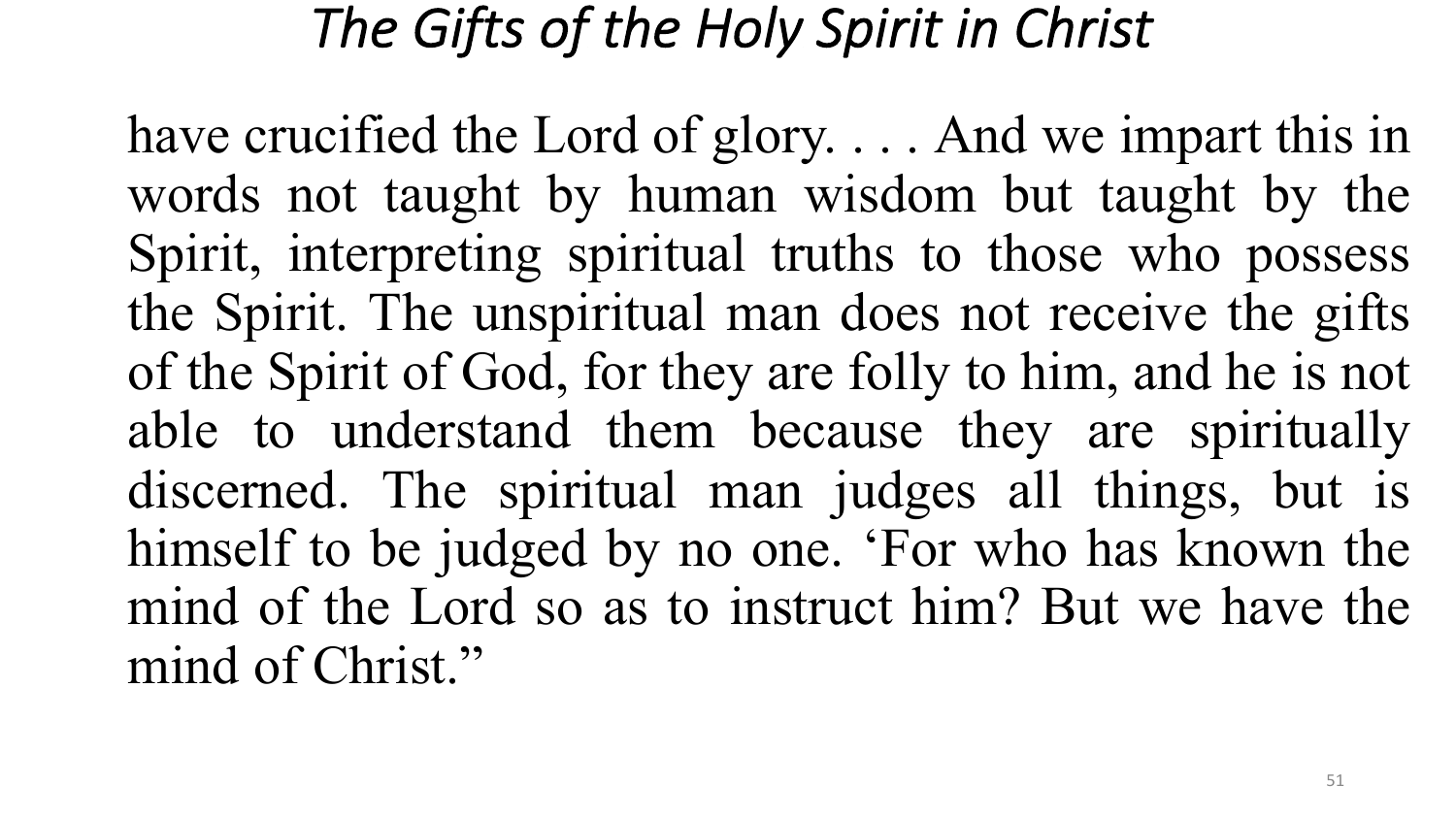- **Wisdom** is connected with the **beatitude of the peacemakers**: "Blessed are the peacemakers, for they shall be called sons of God." Wisdom helps **to order all things rightly**, and thus to make peace.
- **Moses** intercedes for sinners: "O Lord, why does thy wrath burn hot against thy people, whom thou hast brought forth out of the land of Egypt with great power and with a mighty hand? Why should the Egyptians say, 'With evil intent did he bring them forth, to slay them in the mountains, and to consume them from the face of the earth? Turn from thy fierce wrath, and repent of this evil against thy people. Remember Abraham, Isaac, and Israel, thy servants. . . . And if not, blot me, I pray thee, out of thy book which thou hast written".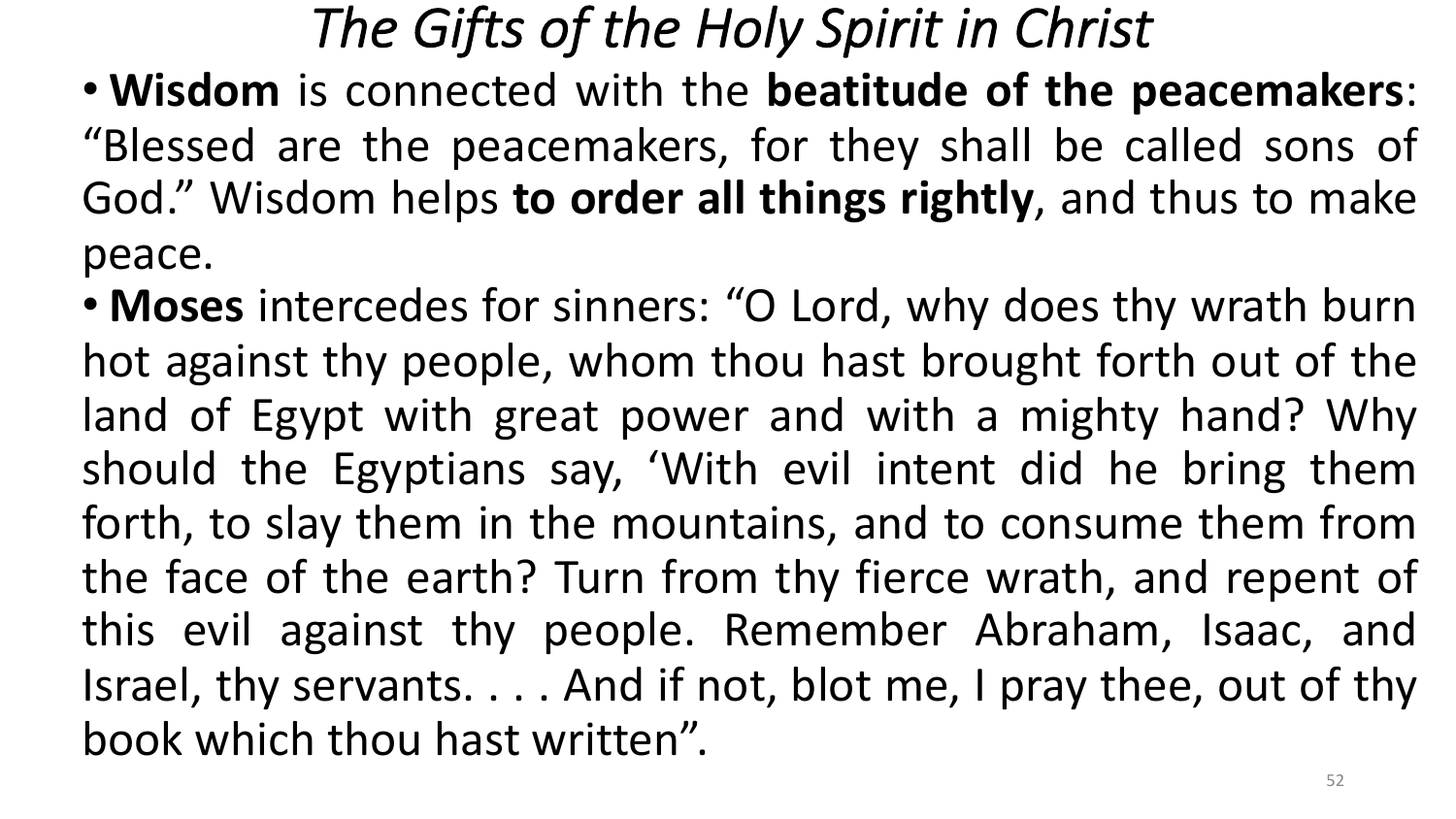- **Wisdom** is connected with the **beatitude of the peacemakers**: "Blessed are the peacemakers, for they shall be called sons of God." Wisdom helps **to order all things rightly**, and thus to make peace.
- **Abraham** interceded for the sinners of Sodom and Gomorrah.
- **Moses said**: "O Lord, why does thy wrath burn hot against thy people, whom thou hast brought forth out of the land of Egypt with great power and with a mighty hand? Why should the Egyptians say, 'With evil intent did he bring them forth, to slay them in the mountains, and to consume them from the face of the earth? Turn from thy fierce wrath, and repent of this evil against thy people. Remember Abraham, Isaac, and Israel, thy servants. . . . And if not, blot me, I pray thee, out of thy book which thou hast written".  $\blacksquare$